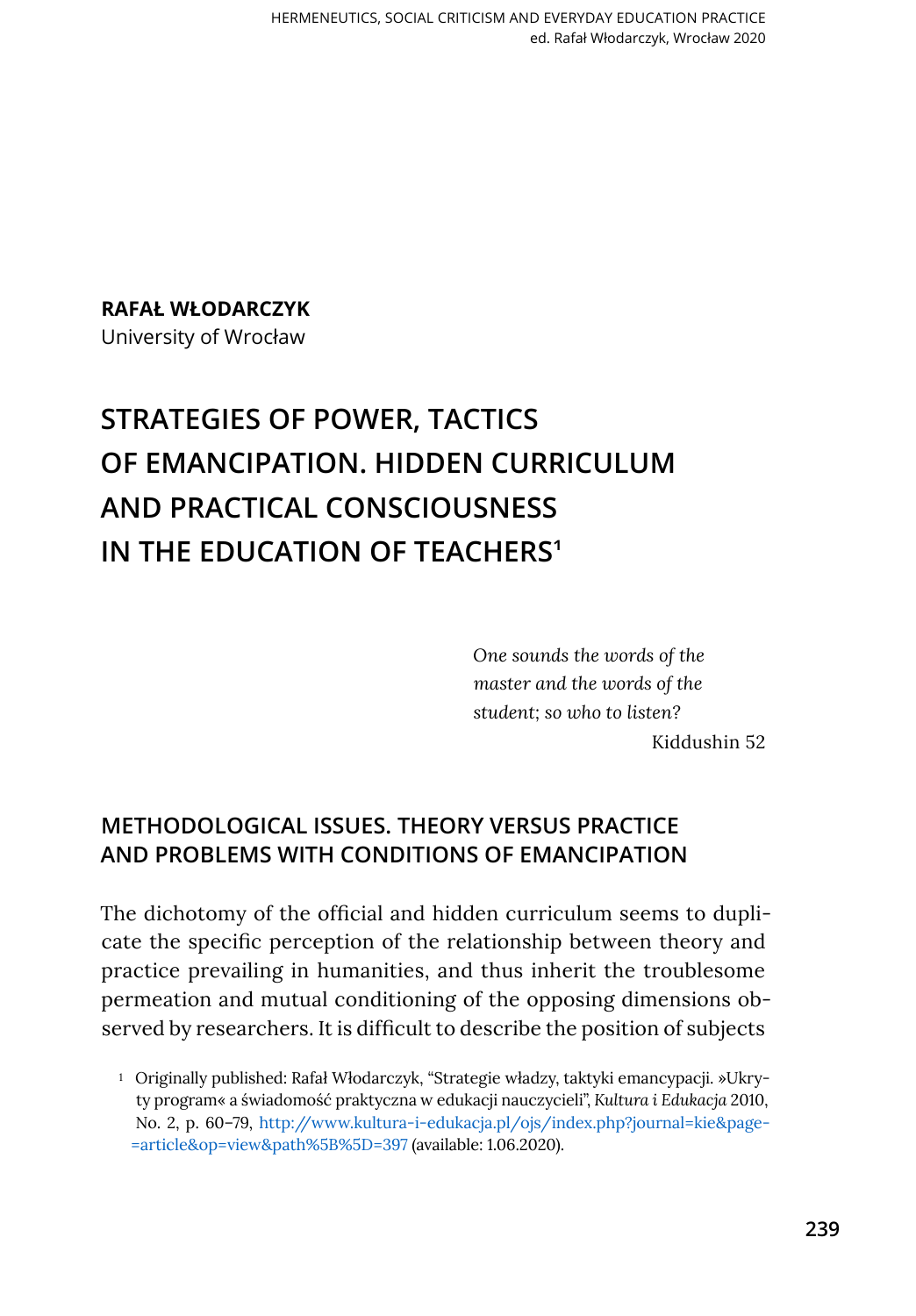in the face of such a divided educational reality, i.e. their position in the face of conditions which, on the one hand, should remain inaccessible to the consciousness of actors operating in school in order to have a hidden but effective influence on their behaviour, shape their attitudes, and, on the other hand, constitute a permanent component of the practice of those actors, the practice they co-create and reproduce adapting each time to the requirements of the constantly changing situation. The ambiguity of the impact of the hidden curriculum is that, in order to move smoothly and successfully within their own area, participants in school activities need to have a certain amount of knowledge about which they cannot know. Therefore, it is difficult to decide whether the critical approach demystifying the hidden curriculum includes the conditions created by the institution or the knowledge resources, attitudes and motivations of the participants of the events taking place in it. Critical pedagogy, closer to Marxism-related sociology in this sociology, in its commitment to the interests of diagnosis tends to ontologize the hidden curriculum, placing it on the side of the reality of the institution, rather than trying to answer the question why there is a circulation, shifts and displacements within it and between it and the officially established school practice, or why the diagnosed hidden curriculum remains without any effect on some school education participants. In this tendency to establish the ontology of the hidden curriculum, there would be nothing perverse if it were not for the fact that such a critical approach and deterministic definition of the situation blocks the emancipatory initiative. It assumes that the participants of the school practice are not able to free themselves from the factors implicitly moulding them without changing the external conditions and ontologies of the situation. However, imposing these changes does not lead to the empowerment of the subject, he/she will still remain controlled from the outside. One can only guess that the content of the hidden curriculum will undergo a metamorphosis.

Similarly, the research and analyses of the hidden curriculum presented to the students of the art of education takes the form of parallel official documents, such as general statements or norms which, not realized and disintegrating the established school routine, are derived from and accompany the legally accepted conditions of school practice. The disclosure of these norms in accordance with the intention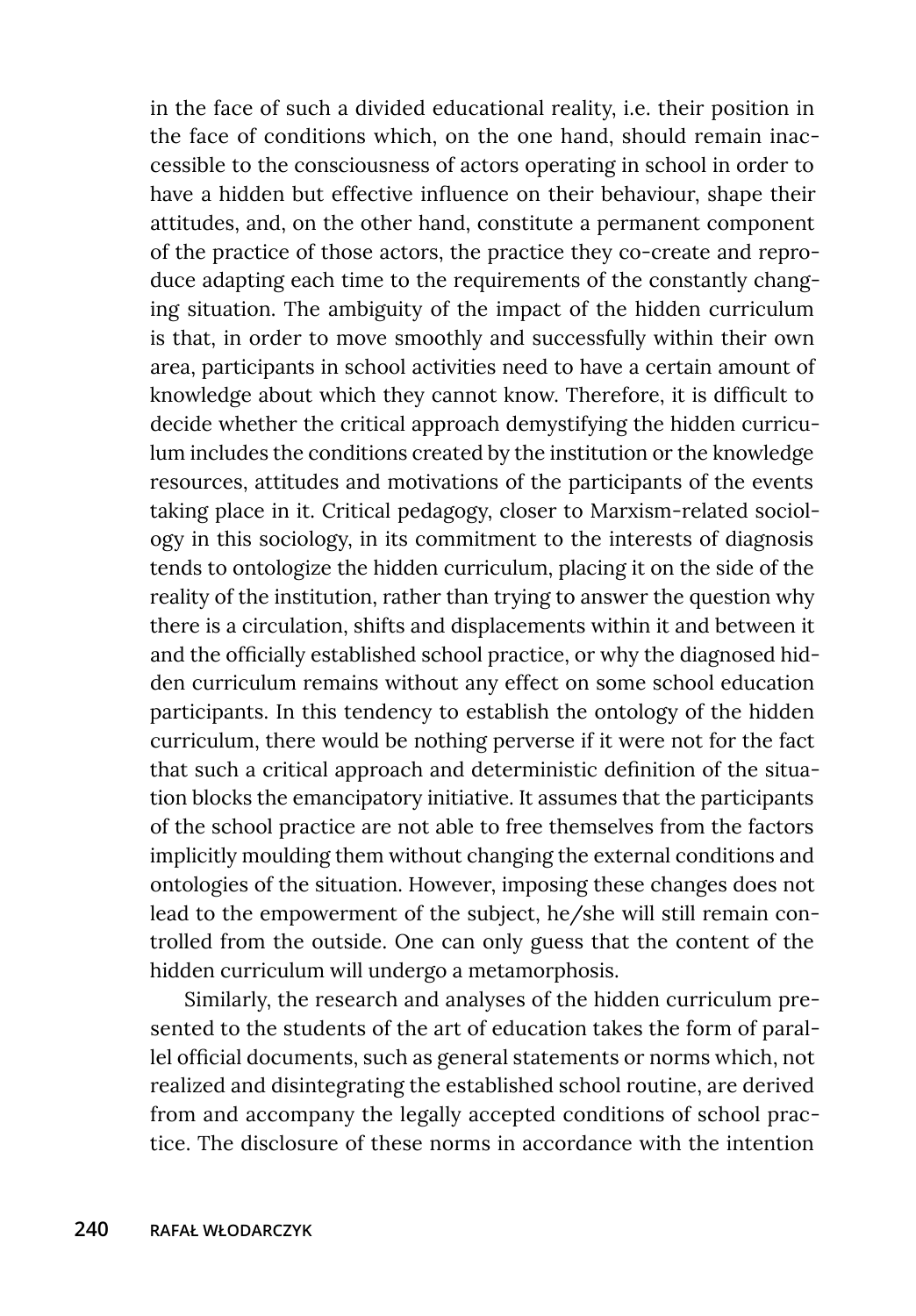of emancipatory pedagogy would motivate to change the practice, its transformation, accepting as the norms new directives determining the conduct , leads again to the routine, habit and creation of the area of what is unaware in action. At the same time, it is assumed that this 'new' hidden agenda will not be disintegrating and motivating to take a critical stance by researchers of the hidden curriculum, but it will be coordinated in a modernist way, eliminating numerous discrepancies with what is intentional and officially allowed to participate in school practice. From the point of view of emancipatory pedagogy, the critical reference to the content of the hidden curriculum and the adoption of new directives of procedure, on the basis of the current state of affairs, cannot provide a credible answer to the question of what side effects the change in practice will entail, dictated by the desire to prevent the effects of the hidden curriculum diagnosed in other conditions. The research interest seems to be critically secured, but is unable to serve as a basis for emancipatory school practice. The new situation requires new research, which for teachers and students may mean a constant regression. The intentions of studying the hidden curriculum do not seem to be so much erroneous as distorting the roles of power, subject and significance of the dynamics of practices taking place in the school space.

#### **KORCZAK THE ANTHROPOLOGIST**

In October 1912, new residents moved into the unfinished Orphanage House at 92 Krochmalna Street, where Henryk Goldszmit became the director. Within a short period of time, the director, known from numerous publications as Janusz Korczak, instilled a number of innovative solutions in the organization of the House, including the establishment of the Peer Court. The Court applies to everyone, both staff and children. It shall meet once a week and five judges shall be chosen by random drawing for each fifty cases to be tried. Sentences are passed on the basis of the Code, which is regulated by the Judicial Council appointed in a secret ballot. Within six months, Korczak submits himself to the court five times. He writes down as follows: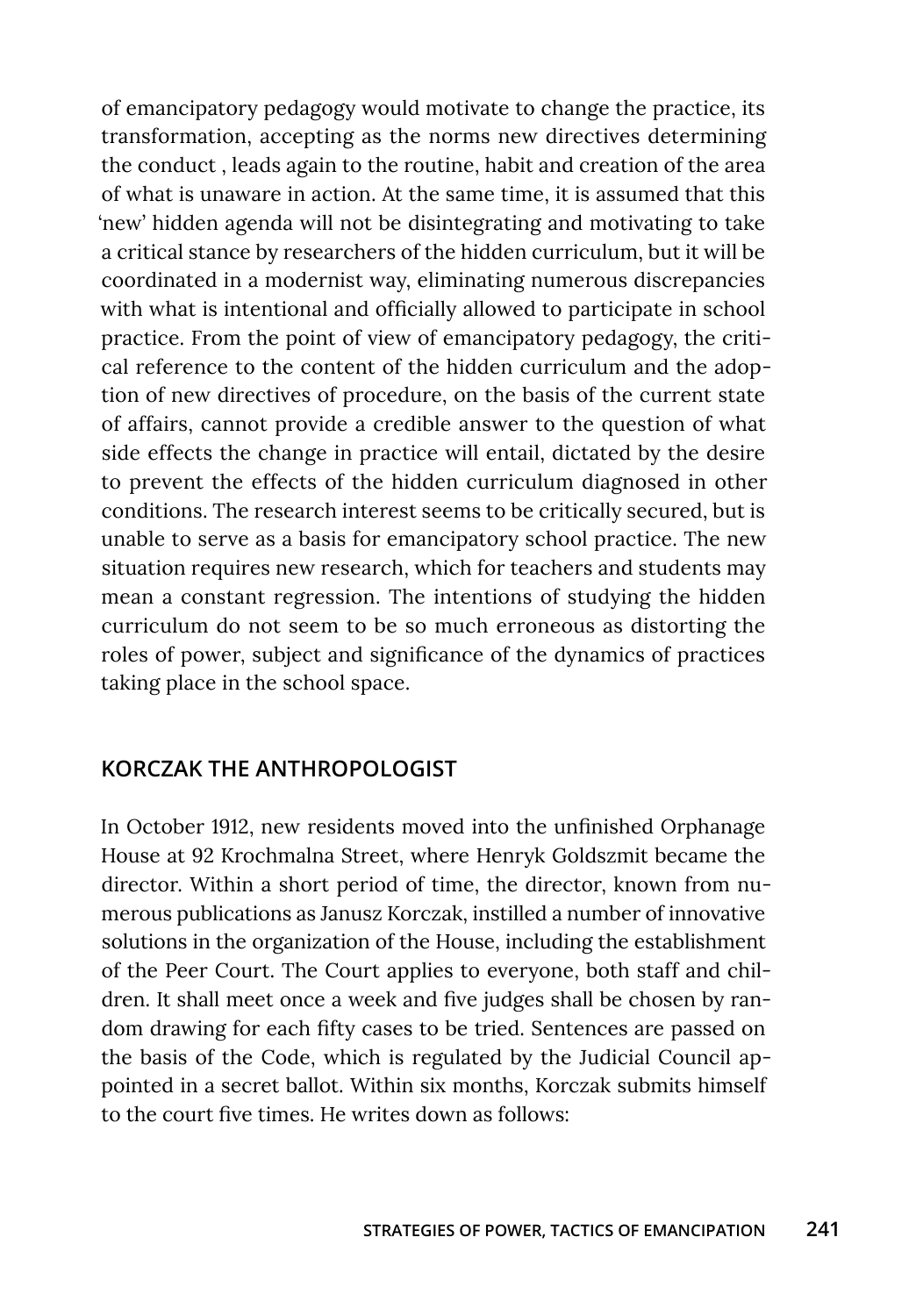I assessed the value of the Court and the usefulness of the code during the one-year trial period. The smallest number of cases during a week — fifty; the largest — a hundred and thirty. Twenty five issues of the Court Gazette were published in that year. The first […] was issued after the first month of the experiment. The ninth issue appeared six months later when the Court was suspended for four weeks. After the intermission, the Judicial Board was set up and Court Gazette No. 19 reported on its activity. It will be best, it seems to me, to tell how things went  $[\ldots]^2$ .

So he does.

# **ROUTINE, PRACTICAL CONSCIOUSNESS AND DISCIPLINARY POWER IN THE LIGHT OF THE STRUCTURATION THEORY BY ANTHONY GIDDENS**

Emphasizing the role of individual reflection and practical consciousness in the constitution of social actions is an essential feature of the structuration theory developed by Anthony Giddens. It also assumes that most of the social interactions in which we participate in everyday life take the routine character because of our specific need to maintain a sense of ontological security<sup>3</sup>, stabilisation and synchronisation of identity, actions and situations. Routine characterizes both the subject as social situations in which he or he is involved.

Routine – according to Giddens – is integral both to the continuity of the personality of the agent, as he or she moves along the paths of daily

- <sup>2</sup> J. Korczak, "How to Love a Child", [in:] J. Korczak, *Selected Works*, Warsaw 1967, p. 371–372.
- <sup>3</sup> A. Giddens, *The Constitution of Society. Outline of the Theory of Structuration*, Cambridge 1984, p. 60. "A sense of trust in the continuity of the object-world and in the fabric of social activity […] depends upon certain specifiable connections between the individual agent and the social contexts through which that agent moves in the course of day-to-day life" (Ibidem). Gidden draws the notion of ontological security from the theory of identity development by Erik H. Erikson (see Ibidem, p. 51–64). To read more on ontological security see also: A. Giddens, "The Self. Ontological Security and Existential Anxiety", [in:] A. Giddens, *Modernity and Self-Identity. Self and Society in the Late Modern Age*, Cambridge 1991, p. 35–69.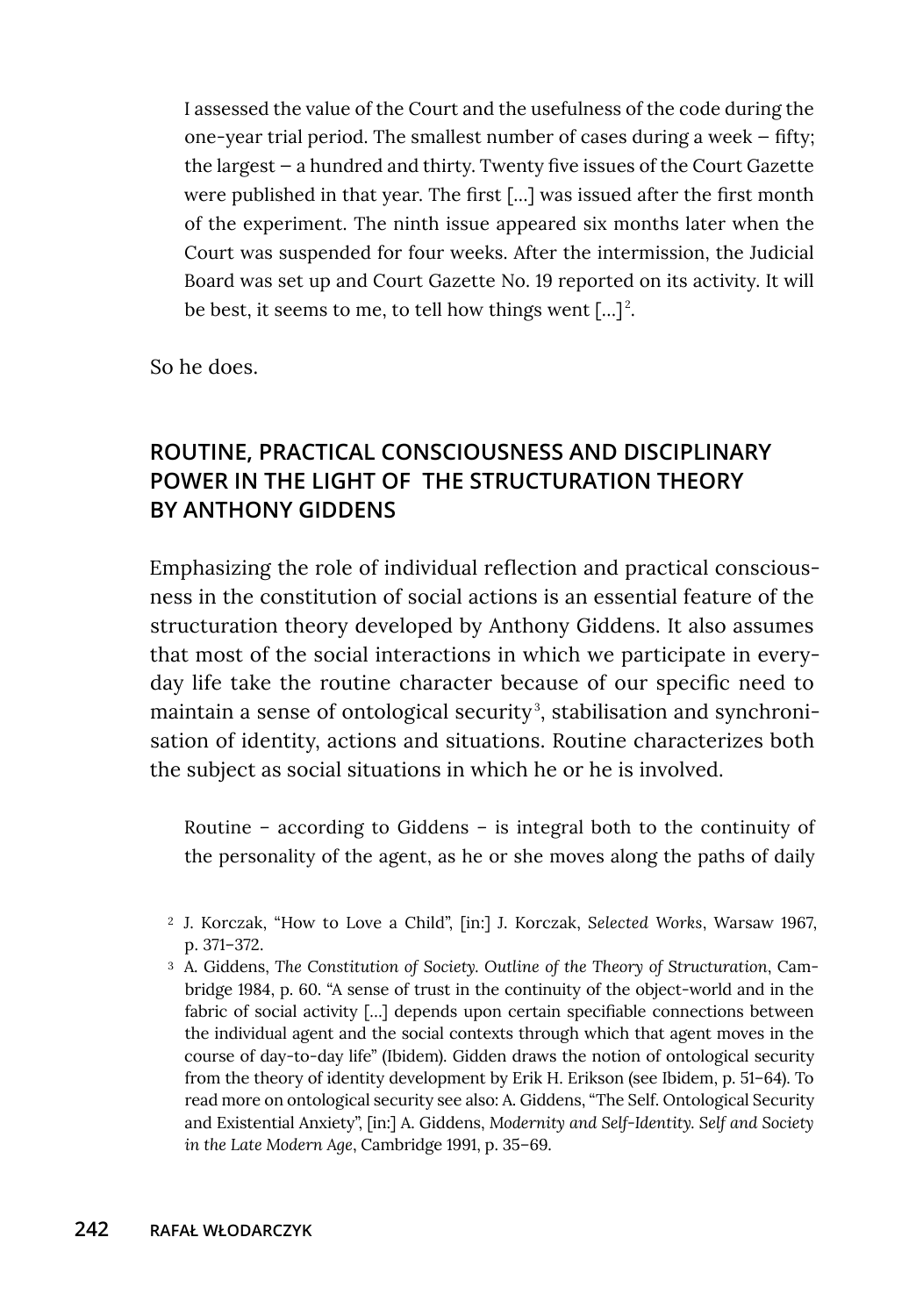activities, and to the institutions of society, which are such only through their continued reproduction<sup>4</sup>.

Routine does not lead to the automation of social interactions, and through them social life, reminiscent of the monologues of characters from Eugene Ionesco's works. However,

Routine is founded in tradition, custom or habit, but it is a major error to suppose that these phenomena need no explanation, that they are simply repetitive forms of behaviour carried out 'mindlessly'<sup>5</sup> .

Reconstructing the identity of the subject and social institutions has to cope with the space-time uniformity of daily reality, in which nothing remains inseparable and permanent. According to Giddens, the introduction of such continuity by finding an appropriate time and place for the realization of the remembered patterns of behaviour, cleared of the dense context of past experiences, is an inalienable effort of entities trying to maintain, in spite of numerous obstacles, the relative predictability of the co-created situation. Each reincarnation of behaviour patterns present in the memory, placing them in a new context, requires from the actor a social creative initiative, sensitivity to incompatibilities, as well as a constant responsive observation of the reactions of others to the actions initiated by him/her.

Ordinary day-to-day social life, by contrast – in greater or lesser degree, according to context and the vagaries of individual personality – involves an ontological security founded on an autonomy of bodily control within predictable routines and encounters. The routinized character of the paths a long which individuals move in the reversible time of daily life does not just 'happen'. It is 'made to happen' by the modes of reflexive monitoring of action which individuals sustain in circumstances of co-presence $6$ .

<sup>4</sup> A. Giddens, *The Constitution of Society*, op. cit., p. 60. The main assumptions of the theory of structuration are listed by Giddens in the last chapter of the book *The Constitution of Society*, entitled: "Structuration Theory, Empirical Research and Social Critique" (see Ibidem, p. 281–288).

<sup>5</sup> Ibidem, p. 86.

<sup>6</sup> Ibidem, p. 64. I try to approach reflexivity in the categories of translation hermeneu-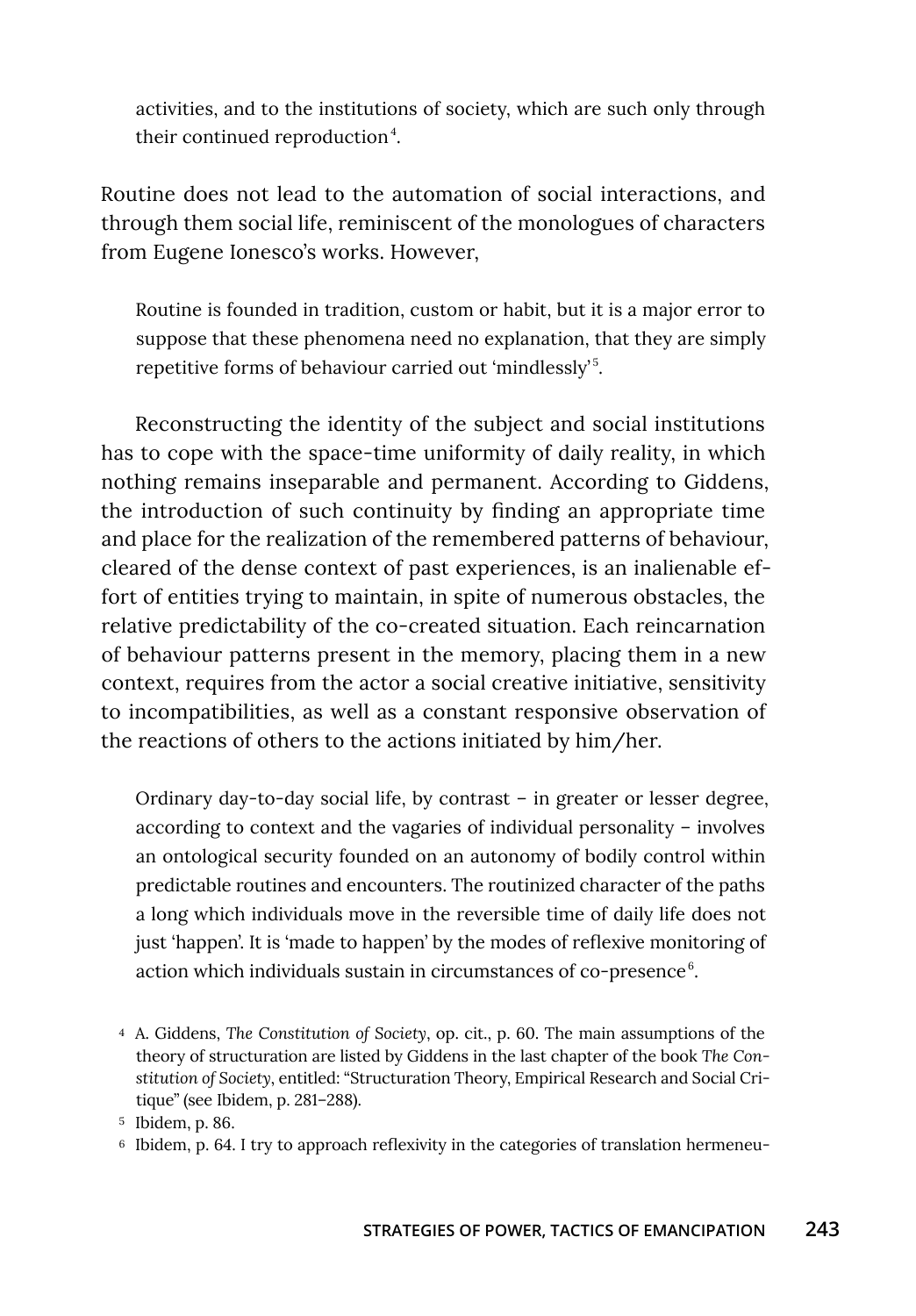Thanks to a skilful adaptation, the subject can feel safe with himself or herself, stimulate self-confidence in others, thus encouraging to adopt an equally open attitude. Cooperation in such conditions can foster coordination and the achievement of mutually non-translatable goals set by the individuals who contribute to the course of the meeting. Maintaining the developed together definition of the situation $<sup>7</sup>$ </sup> of a meeting as a dialogue depends then on the mutual decision. The meeting may any time be cancelled or drastically change its character. Sometimes once and for all.

Giddens does not assume that the conditions of the meeting are transparent to the participants or to third parties or researchers. The participants of the meeting are not united by unanimity of consciousness, in their autonomy the subjects must remain inaccessible to each other, they communicate, but they are separated from each other. Also, the scenery of the meeting is perceived selectively and differently by each of the actors, used and interpreted in varying ways – it should be noted that these acts of perception and reading the details of the scenery are also subject to routine processes. Similarly, despite the fact that the actor monitors the course of the meeting in a reflective way, certain areas of his own participation in it are not directly and discursively

tics proposed by George Steiner and individual power of judgment by Hannah Arendt, see G. Steiner, "Understanding as Translation", [in:] G. Steiner, *After Babel. Aspects of Language and Translation*, Oxford 1992; H. Arendt, "Some Questions of Moral Philosophy" and "Thinking and Moral Considerations", [in:] H. Arendt, *Responsibility and Judgment*, ed. J. Kohn, New York 2003.

<sup>7</sup> "Whenever individuals come together in a specific context they confront [...] the question 'What is going on here?' 'What is going on?' is unlikely to admit of a simple answer because in all social situations there may be many things 'going on' simultaneously. But participants in interaction address this question characteristically on the level of practice, gearing their conduct to that of others. Or, if they pose such an question discursively, it is in relation to one particular aspect of the situation that appears puzzling or disturbing" (A. Giddens, *The Constitution of Society*, op. cit., p. 87). This term is used by Erving Goffman, on whose concept Giddens bases his structuration theory to a large extent. Goffman observes: "Regardless of the particular objective which the individual has in mind and of his motive for having this objective, it will be in his interests to control the conduct of the others, especially their responsive treatment of him. This control is achieved largely by influencing the definition of the situation which the others come to formulate, and he can influence this definition by expressing himself in such a way as to give them the kind of impression that will lead them to act voluntarily in accordance with his own plan" (E. Goffman, *The Presentation of Self in Everyday Life*, Edinburgh 1956, p. 2-3; see also: Ibidem, p. 1–9).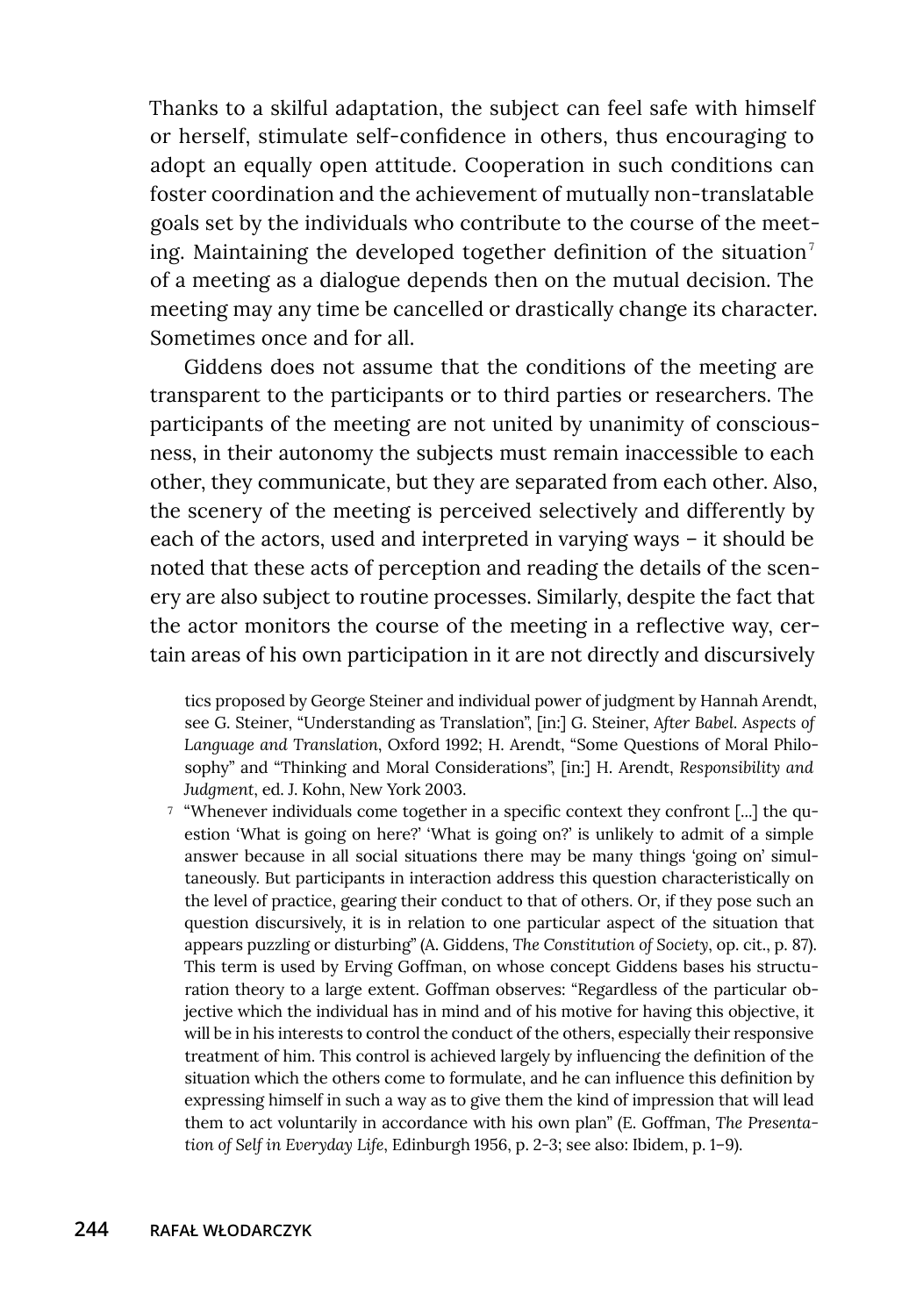available to him. Giddens divides the knowledge of a single actor between three instances, the discursive consciousness, the practical consciousness and the unconscious, thus arranging the triad developed by Sigmund Freud for the needs of structuration theory. As he explains,

Practical consciousness involves recall which the agent has access in the *durée* of action without being able to express what he or she thereby 'knows'. The unconscious refers to modes of recall to which the agent does not have direct access because there is a negative 'bar' of some kind inhibiting its unmediated incorporation within the reflexive monitoring of conduct and, more particularly, within discursive consciousness<sup>8</sup>.

The theory of structuration assumes that a significant part of the knowledge, including, among others, patterns of action, being deposited within the bodily space-time continuum of a living organism, is not subject to the full disposition of discursive consciousness. The actor does not need to be able to express this knowledge in order for the interaction to run smoothly, but has to use it properly, so Giddens focuses his attention on the practical consciousness on which the outcome of the meeting depends.

Practical consciousness consists of knowing the rules and the tactics whereby daily social life is constituted and reconstituted across time and space. Social actors can be wrong some of the time about what these rules and tactics might be – in which cases their errors may emerge as 'situational improprieties'. But if there is any continuity to social life at all, most actors must be right most of the time; that is to say, they know what (hey are doing, and they successfully communicate their knowledge to others. The knowledge ability incorporated in the practical activities which make up the bulk of daily life is a constitutive feature (together with power) of the social world<sup>9</sup>.

The rule of routine is to place beyond discursive consciousness some factors that can lead to social interaction in everyday life. They are not

<sup>9</sup> A. Giddens, *The Constitution of Society*, op. cit., p. 90.

<sup>8</sup> A. Giddens, *The Constitution of Society*, op. cit., p. 49; see also: M. de Certeau, "The Arts of Theory", [in:] M. de Certeau, *The Practice of Everyday Life*, Berkeley, Los Angeles, London 1988.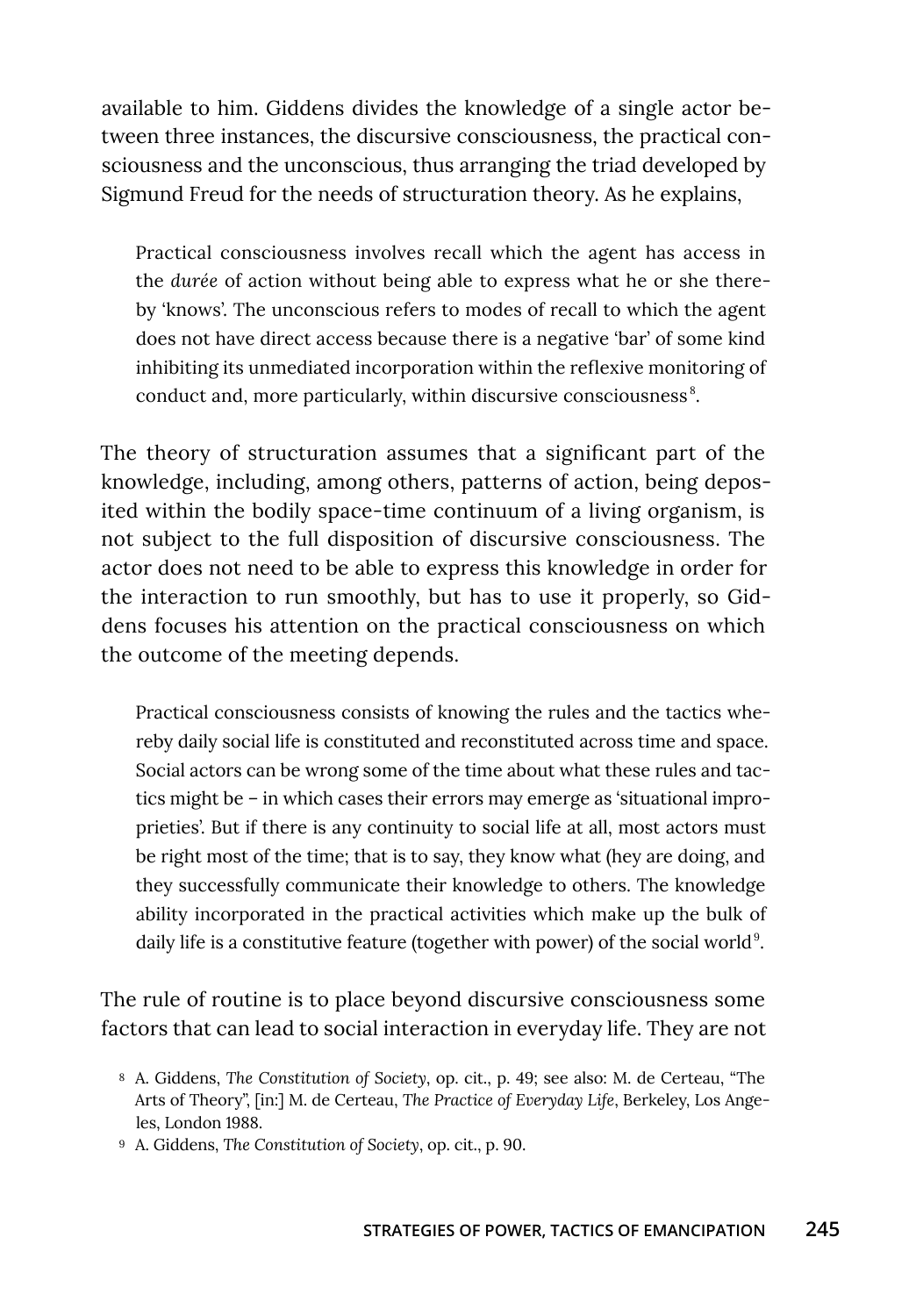problematic, but they are revealed to the actors successively during the course of the meeting. The situation is different in the case of violation or destruction of the definition of a situation developed together with others, when "protective measures" cease to inspire trust.

The swamping of habitual modes of activity by anxiety which cannot be adequately contained by the basic security system is specifically a feature of critical situations 10.

Sensing such moments, called by Giddens "critical situations", is neither completely individual nor extraordinary.

However, forming as they do an intrinsic part of the continuity of social life, even though they are discontinuities for individuals, such situations tend themselves to have a definitely routinized character $^{\text{II}}$ .

Deviations from routine or its severance are an important circumstance in defining the situation that triggers a critical procedure. By monitoring the difference with the expected course of routine action, they allow the actors to outline the limitations of the knowledge used so far and to find alternative ways to exceed it. Actors must be more inventive than usual to give their actions, oscillating to regain the sense of ontological security, and at the same time the whole sequence of interactions the desired continuity, but also the margin of freedom turns out to be wider. Like Socrates, the "critical situation", by challenging routine solutions, undermines the actors' definition of a situation, forces them to search for a basis for a new definition, and thus to look closer at the determinants of the encounter. This strengthens both the discursive and practical consciousness of the subjects. It is worth noting that the subjective influence on the definition of a situation, which enables actors to learn through practice and reflective monitoring of the conditions and course of interaction, is not only characterised by "critical situations". These, however, may deepen the

<sup>10</sup> Ibidem, p. 50–51.

<sup>11</sup> Ibidem, p. 61. "By 'critical situations' I mean circumstances of radical disjuncture of an unpredictable kind which affect substantial numbers of individuals, situations that threaten or destroy the certitudes of institutionalized routines" (Ibidem).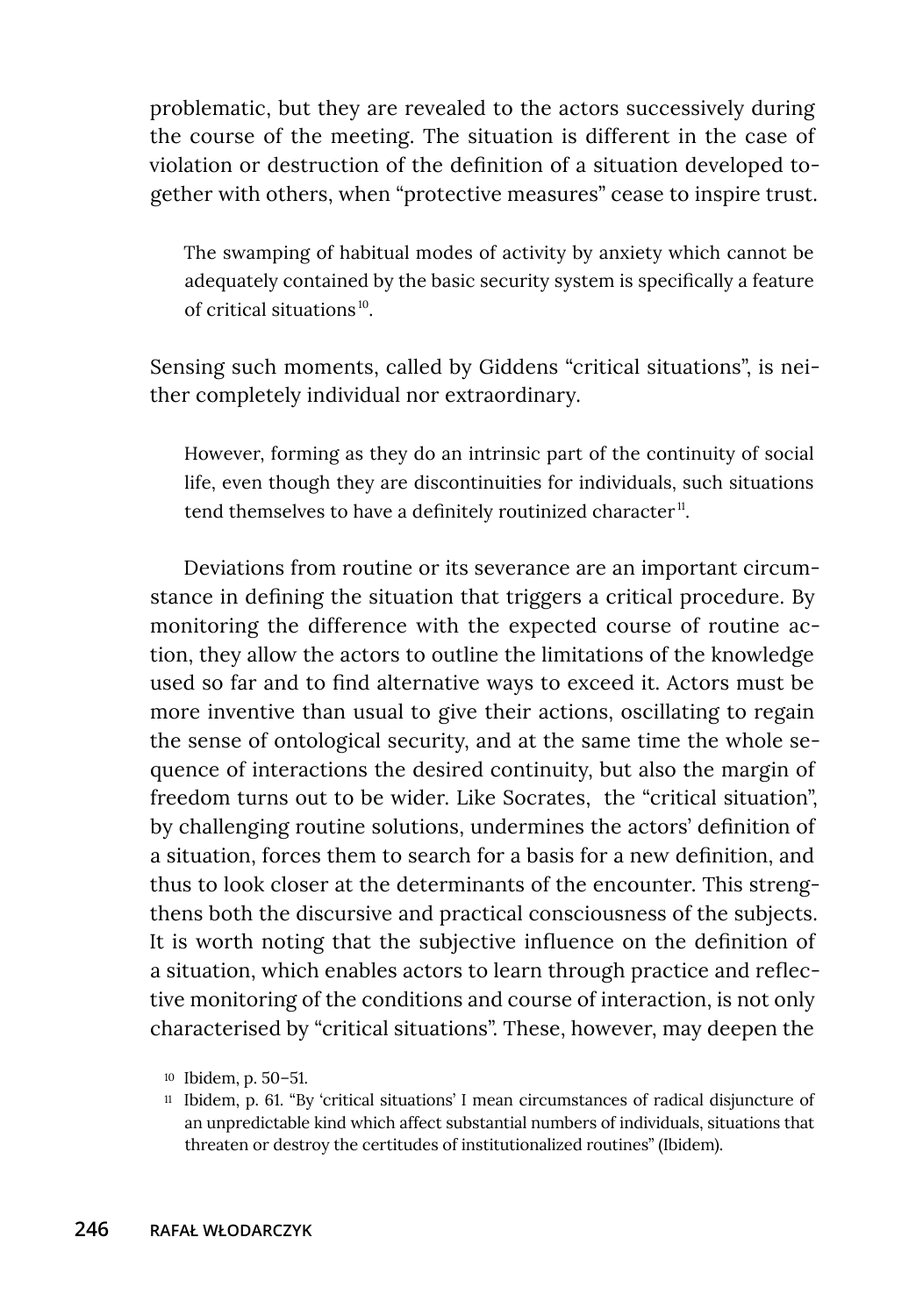actors' insight into themselves and the complexity of the situation, and reveal its unnoticed threads and nuances.

Interaction loses its critical potential if any side dominates, controlling the definition of the situation and thus limiting the creativity of other actors, which contributes to undermining their sense of ontological security and, in the long run, despite the familiarization of the situation, impoverishing practical and discursive consciousness. In other words, from the point of view of structuration theory, it is not so much a routine that inhibits the potential for learning and change that opens up to actors with the development of interaction, but rather the effective imposition of a pattern that determines each course of interaction by either side.

The study of power – as Giddens emphasizes – cannot be regarded as a second-order consideration in the social sciences. Power cannot be tacked on, as it were, after the more basic concepts of social science have been formulated. There is no more elemental concept than that of power $12$ .

The approach adopted by Giddens makes it possible to analyze the interactions occurring in schools from the perspective of the coercion measures applied in order to maintain domination and enforce subordination. As he points out,

Disciplinary spacing is part of the architectural character of schools, both in the separation of classrooms and in the regulated spacing of desks that is often found inside them. There is no doubt that spatial divisions of this sort facilitate the routinized specification and allocation of tasks<sup>13</sup>.

Nevertheless it means both discarding the troublesome dualism of the "hidden" and "official" curriculum.

The disciplinary context of the classroom is not just a 'backdrop' to what goes on in the school class; it is mobilized within the dialectic of control<sup>14</sup>.

<sup>13</sup> Ibidem, p. 135.

<sup>12</sup> Ibidem, p. 283.

<sup>14</sup> Ibidem, p. 136. "A school is a 'container', generating disciplinary power. The enclosed nature of school life makes possible a strict co-ordination of the serial encounters in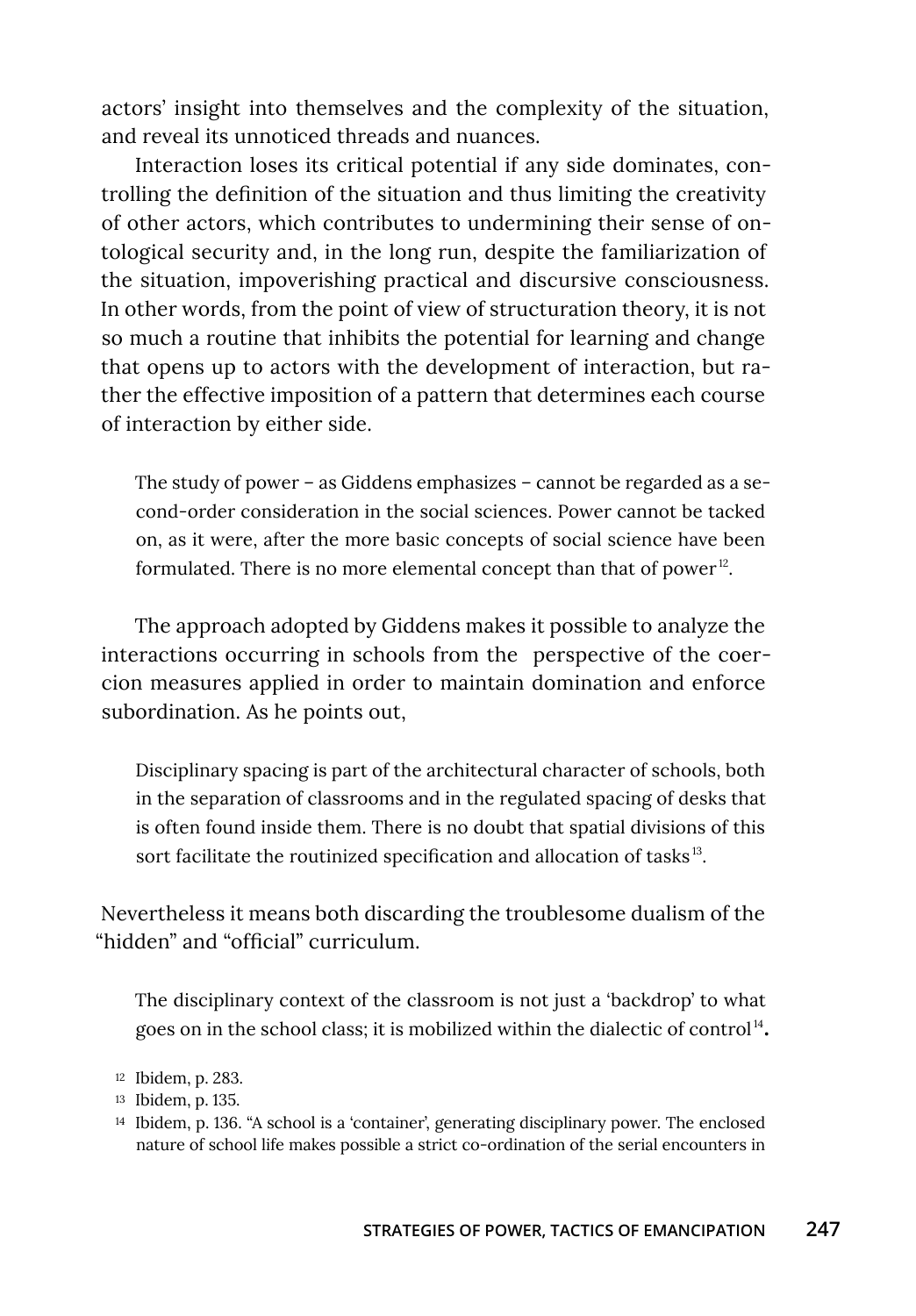# **HIDDEN CURRICULUM AS A RESULT OF THE AUTHORITIES' ACTIONS**

Routine interests us here through its connection with the hidden curriculum. Structuration theory, which combines perspectives of sociology, psychoanalysis and cultural anthropology, criticism of functionalism and structuralism with existential phenomenology, philosophy of dialogue, of the late Wittgenstein, ethno-methodology, symbolic interactionism, critical theory of the Frankfurt School and poststructuralism of Michel Foucault and Pierre Bourdieu, seems to promise the integration of critical and emancipatory pedagogy. Assuming that the subject of the practice is contemplative, monitors his actions, and is a social researcher able to redefine social situation on the basis of gained experience, allows us to look at the issues of hidden curriculum not from a normative perspective, but from the perspective of control of social interactions, and with it the dynamics of learning processes. The framework for actions in a situation of control is only exceptionally negotiable. In other words, the subject is forced to reproduce norms that can be formulated discursively or that are appropriate to practical awareness, "official" as well as "confidential", because he or she cannot effectively influence, either spontaneously or in a planned way, the change of the framework of action established from above. It is not at all certain whether the actor identifies with these norms and, if so, whether the internalisation of new norms derived from the criticism of the hidden curriculum and the institutional, external to the subject, transformation of the conditions in which school education takes place, does not continue the fundamental problem of disciplinary authority, transferring subordination, the subject's lack of influence on the conditions of his or her operation and confusion on the newly defined field of interaction. It is not even certain whether the internalized norms of the hidden curriculum related to the school space-time continuum and the discipline adopted in it will be activated by the subject in other learning spaces, for example in the space of learning from everyday life, where such a discipline does not exist<sup>15</sup>. Reproduction of the norms

which inmates are involved" (Ibidem, p. 135); see also the whole analysis conducted by Giddens: Ibidem, p. 132–139.

<sup>15</sup> K. Illeris, "Learning Spaces", [in:] K. Illeris, *The Three Dimensions of Learning. Contemporary Learning Theory in the Tension Field Between the Cognitive, the Emotional and*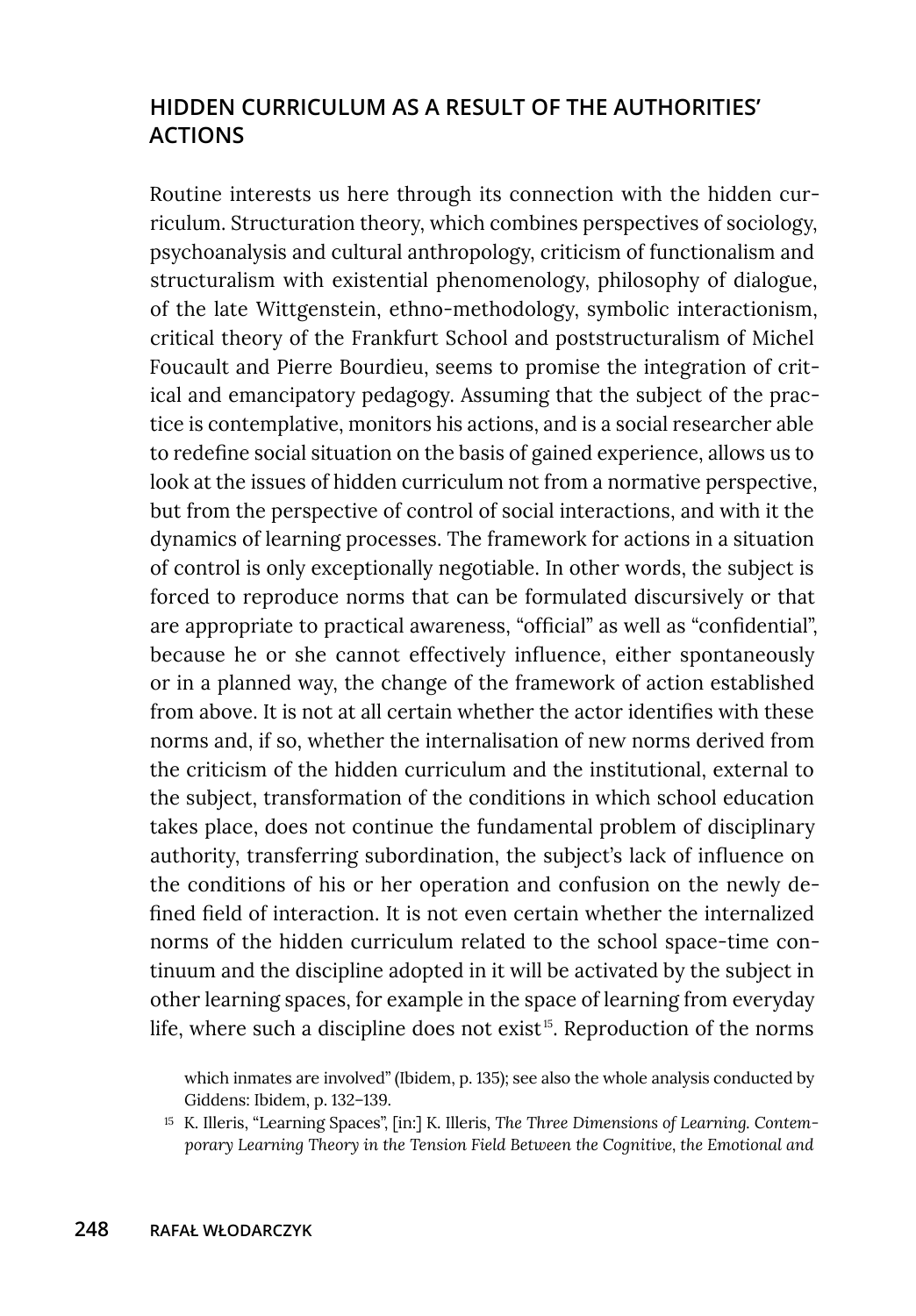of hidden curriculum is secondary in relation to the effects of the action of the authority.

Teachers education in the scope of the hidden curriculum, taking the form of reconstruction, recognition of its norms, is in line with the logic of disciplinary authority - it is determined in advance, which is a proper definition of a situation<sup>16</sup>, subtly blaming those who are used to subordination for obeying the old law. The teacher does not appear here as a researcher, despite the fact that his or her discursive consciousness is broadened. Subjective participation of students in education is parallel to the problem of subjective participation of teachers. The teacher may not fully perceive the significance of the fact that it occurs from the perspective of students' practical awareness, less often discursive, as a representative of hierarchy, a visible carrier of disciplinary power, where his or her very presence becomes a sign of continuity of power<sup>17</sup>, and also that his or her routine stemming from subordination organizes and enforces the routine, at least apparent, on the subordinated subjects. The core of the hidden curriculum is the habit of submission. The question whether the teacher can undermine the status given to him/her as a carrier of institutional power is whether the disciplining authority is really continuous or whether it penetrates the thresholds of the spaces separated in the school without disturbances. Doesn't the area in which the teacher operates guarantee him/her relative autonomy, which he/she could discover, study and use? Do such acts of questioning one's own routine and oneself as a carrier of power not release other subjects involved in the situation from the necessity of submission and do not open up new spaces for them, in which they could influence the definition of the situation, and thus, extending their subjective participation in the action, emancipate themselves through practice?

*the Social*, Roskilde 2002.

- <sup>16</sup> The definition of *hidden curriculum* is derived from the experience of a critic who does not participate in classroom activities in the same way as a teacher or pupils. Taking an "external" perspective, he makes a description of the state of his own discursive consciousness. The value of his reflection is therefore relative.
- <sup>17</sup> For example, we might ask if the principle of organising classes works for students invariably after the teacher leaves the classroom, or in what categories should the student's gesture be understood when he or she is telling the teacher that he or she is deviating from the routine?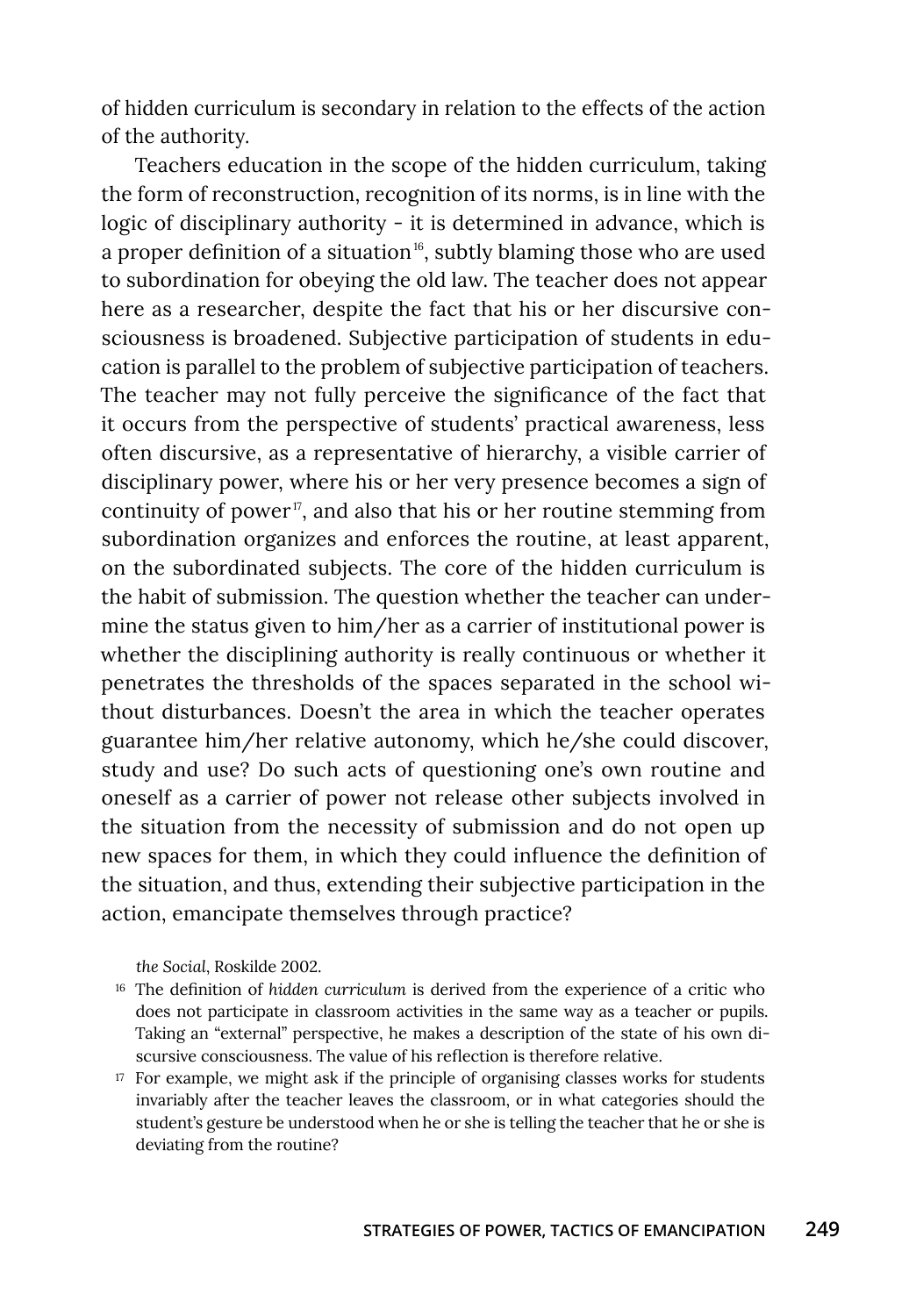## **KORCZAK THE ANTHROPOLOGIST**

The introduction of the Peer Court redefines the situation in the Orphanage located on Krochmalna Street, exposes the areas and principles of functioning, distribution and role of power that were previously hidden, contrary to educational intentions and inaccessible to its director.

I quickly realized during the first weeks that many petty matters, annoying to the children, creating a disturbance, did not and could not reach the teacher. A teacher who claims that he knows everything that goes on is deliberately lying. I have satisfied myself that the teacher is no expert on problems affecting children. I have satisfied myself that a teacher's power exceeds his competence. There exists an entire hierarchy among the children in which every older one has the right to humiliate, or at least to ignore a child two years younger than he, that willfulness is strictly apportioned according to the age of children. And the guardian of that edifice of lawlessness is the teacher. *Sic volo, sic jubeo* 18.

Astonished, he notices that not only he monitors the situation in a reflexive way:

It is amazing how every problem left unsettled, every carelessly defined order or ban, every oversight, come to the surface and exert retribution in the Court 19.

An organized crisis of routine broadens its practical and then discursive consciousness.

Sometimes a single matter better characterized a child for me than months of familiarity. Occasionally, one particular matter better characterized the social environment than detached observation over a number of months. As the Clerk of the Court I was learning my ABC's, perfecting myself,

<sup>18</sup> J. Korczak, "How to Love a Child", op. cit., p. 345.

<sup>19</sup> Ibidem, p. 348.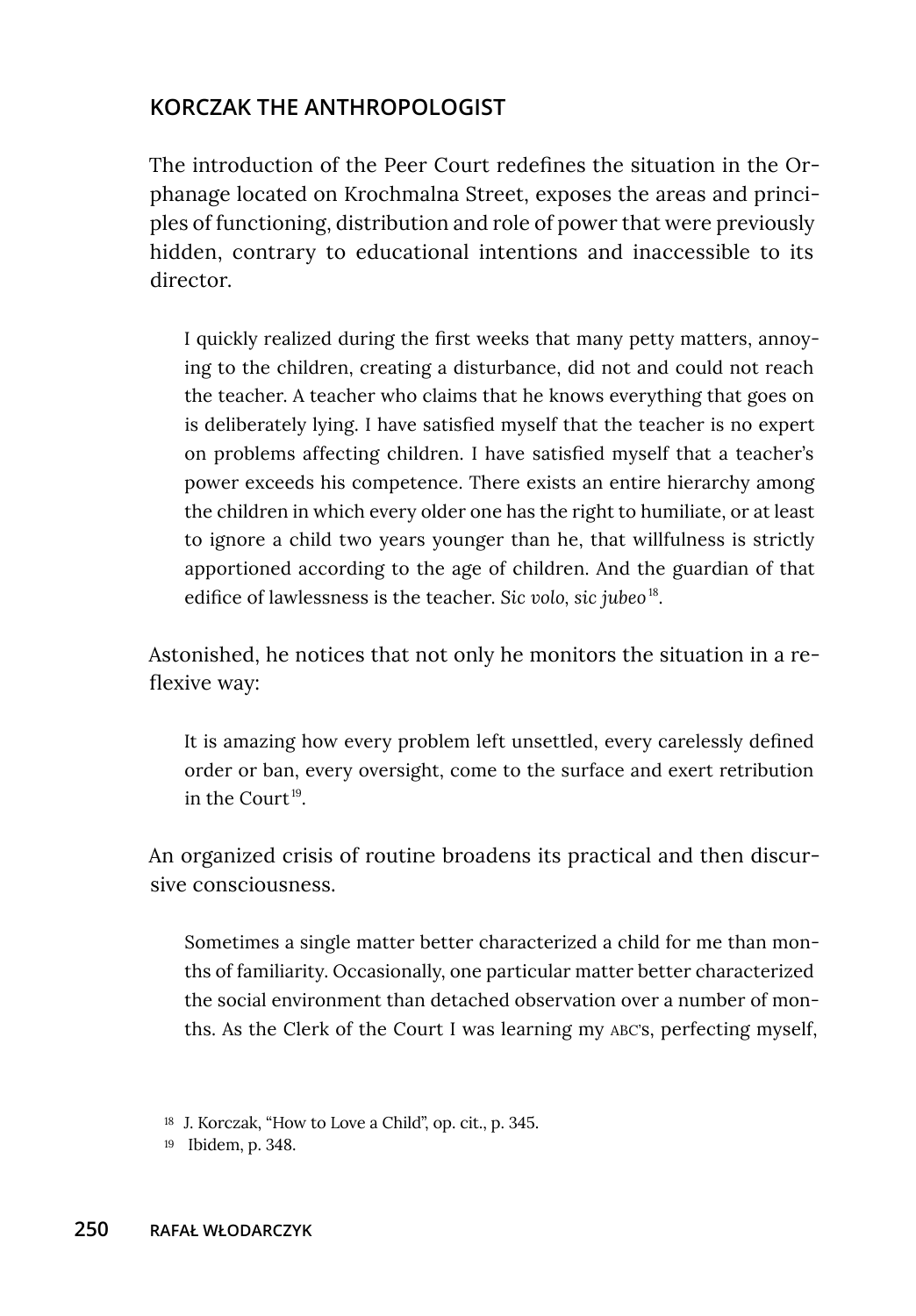finally to become an expert on children's problems. [...] Those petty cases drove me to consider all the complex problems of communal life<sup>20</sup>.

# **IN-BETWEEN. DISCONTINUITY OF POWER VERSUS AUTHORITY ACCORDING TO HANNAH ARENDT**

Fear of power and loss of control, while at the same time ensuring a sense of ontological security, can effectively block the teachers' self-emancipation initiative. Importantly, this possibility of a teacher losing control of the situation should make us aware of the polarity of two phenomena, i.e. the authority and power, which, according to Hannah Arendt, merge into one in the commonly accepted optics.

Since authority – Hannah Arendt writes – always demands obedience, it is commonly mistaken for some form of power or violence. Yet authority precludes the use of external means of coercion; where force is used, authority itself has failed. Authority, on the other hand, is incompatible with persuasion, which presupposes equality and works through a process of argumentation. Where arguments are used, authority is left in abeyance. Against the egalitarian order of persuasion stands the authoritarian order, which is always hierarchical<sup>21</sup>.

The distinction emphasized by Arendt is important for us, because the school space we are talking about in terms of emancipation conditions assumes inequality and functioning of the hierarchy. What is equally important is that Arendt sees a link between the need for authority and the need, as Giddens calls it, to maintain a sense of ontological security, to counteract unpredictability<sup>22</sup>, which accompanies numerous individuals undertaking activities in the daily reality that is common to them.

According to her, authority in fact inclines people to obedience, but it influences individuals in a different way than power, because it

<sup>20</sup> Ibidem, p. 347.

<sup>21</sup> H. Arendt, "What is Authority?", [in:] H. Arendt, *Between Past and Future. Six Exercises in Political Thought*, New York 1961, p. 92–93.

<sup>22</sup> See H. Arendt, "Irreversibility and the Power To Forgive" and "Unpredictability and the Power of Promise", [in:] H. Arendt, *The Human Condition*, Chicago, London 1998.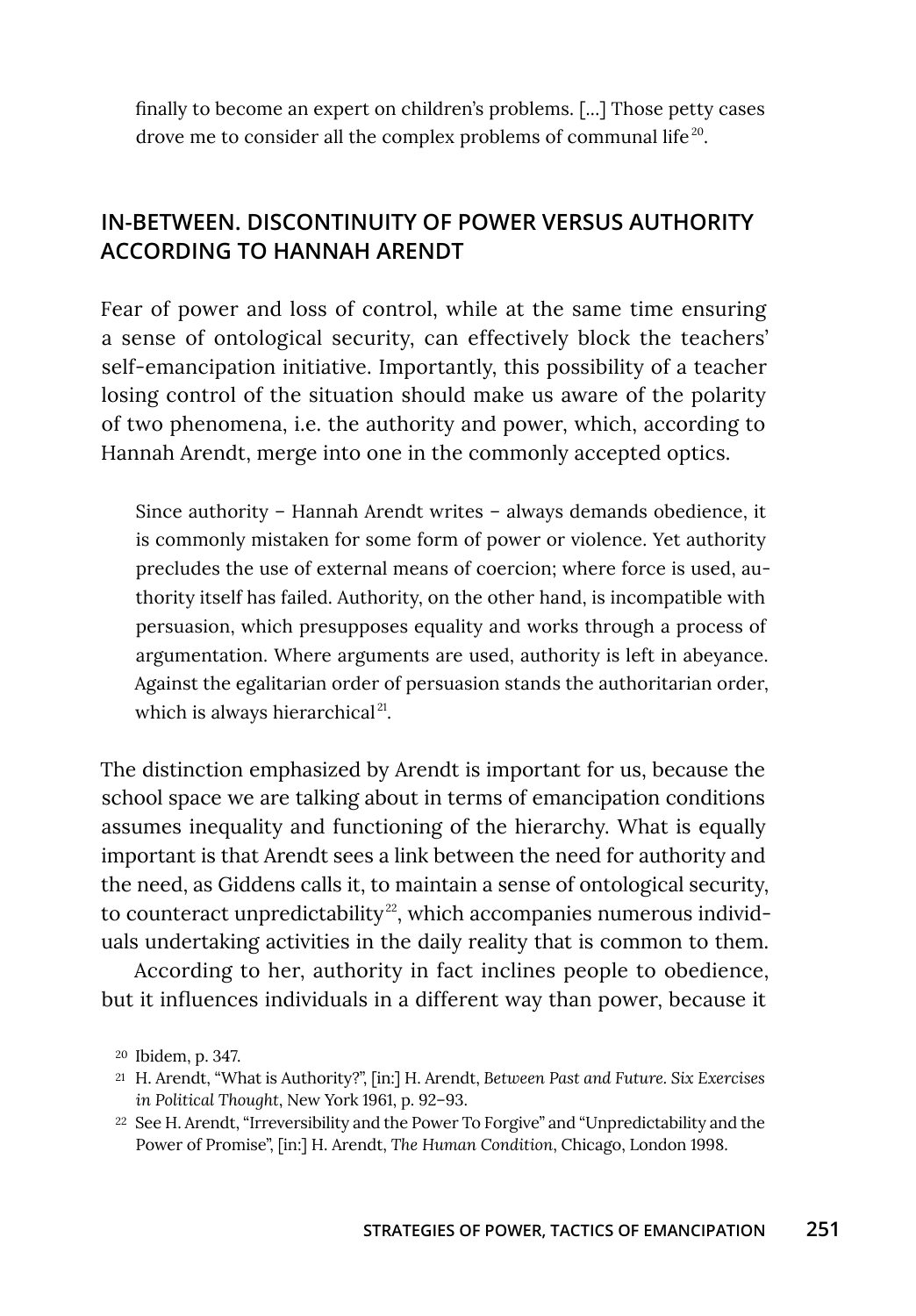is a derivative of the other party's decision, subjective recognition, and not enforced subordination that breaks all resistance. Perhaps having this in mind, Arendt writes as follows "Authority implies an obedience in which men retain their freedom  $[\dots]^{223}$ . It is the element of coercion that, as she analyses the issue, collides with authority. It might seem that where there is coercion, authority is no longer necessary, but in a classroom situation, when the source of disciplinary power is outside the classroom, it is the teacher who, with his/her ingenuity, maintains the effectiveness of its influence, using the authority vested in him, maintains the continuity of power<sup>24</sup>, becoming at the same time its holder.

Although power and authority are in a direct relationship, their relationship can take on different forms. The discursive overlapping of these two phenomena seems to hide the space of the teacher's relative autonomy, the space in which he/she makes arbitrary decisions in practice. On the school grounds, the distribution of power and authority cannot completely overlap, and the statement "It's not up to me" awkwardly tries to hide only this fact. Students are not directly subordinate to external authority, but to its adaptation as proposed by the teacher. The difference of opinion between the successive levels of the school hierarchy and the points of its horizontal structure may give rise to a well-founded fear in students that direct reference to a higher, and therefore institutionally more important, order will undermine the authority of the teacher concerned, and their success depends on his or her definition of the classroom situation. This discrepancy can of course be settled for the benefit of the students. But what is important for us is that the teacher becomes the guardian of law in the absence of his/her superiors or impartial representatives in

- <sup>23</sup> H. Arendt, "What is Authority?", op. cit., p. 106. "Discipline through surveillance is a potent medium of generating power, but it none the less depends upon the more or less continuous compliance of those who are its, subjects<sup>"</sup> (A. Giddens, *The Constitution of Society*, op. cit., p. 180). See also the article by Bogdan Szlachta who distinguishes the changes going in the history of European culture as regards the approach to authority: B. Szlachta, "Autorytet", [in:] *Słownik społeczny*, ed. B. Szlachta, Kraków 2004, p. 27–33. This condensed review reveals that cultural patterns have a major impact on what can and does be considered an authority and how it is practiced to subordinate its power.
- <sup>24</sup> Its continuity in its own right is impossible, see A. Giddens, *The Constitution of Society*, op. cit., p. 138–139.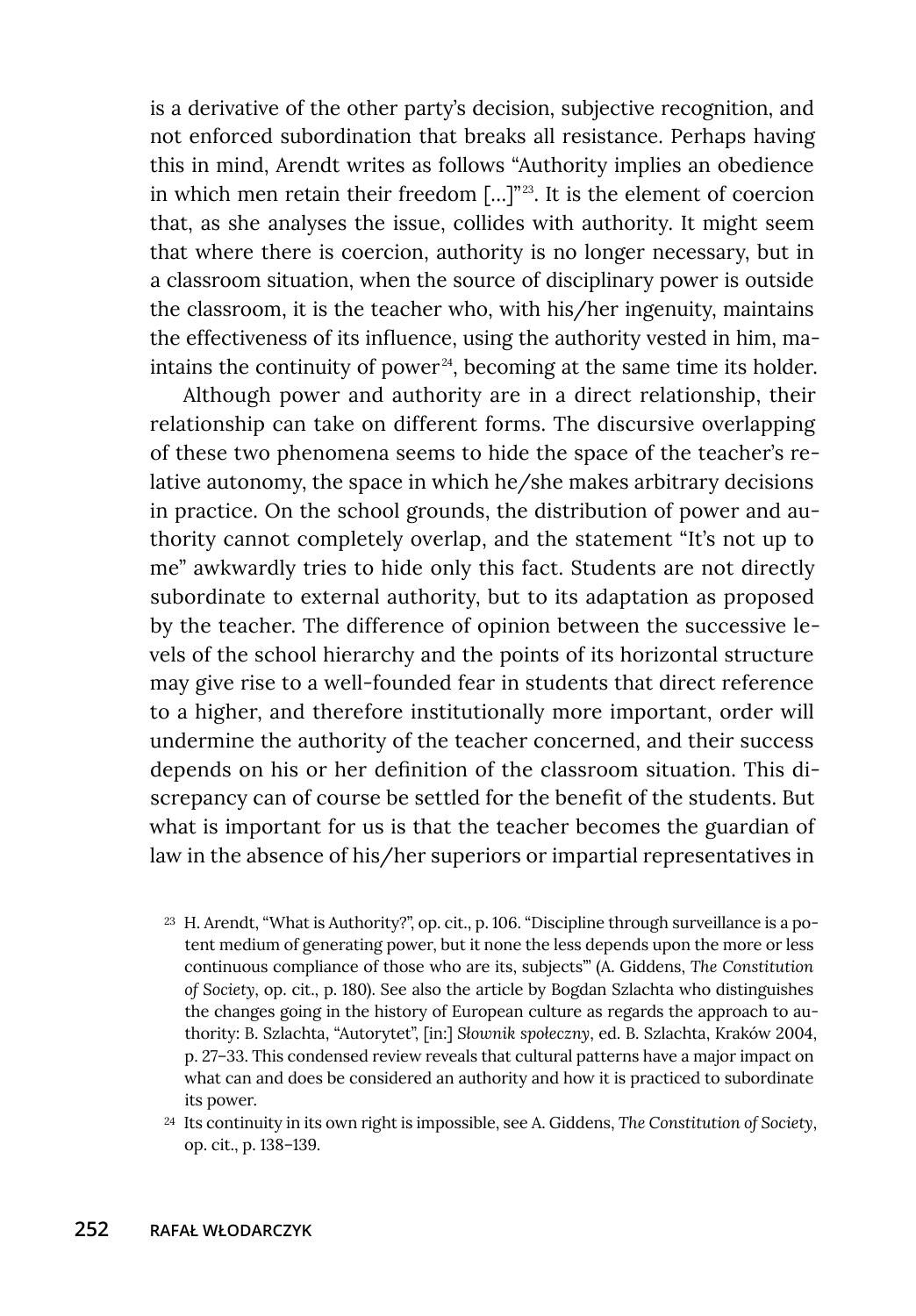the classroom. He or she enforces the regulations there and, in order to be effective, must have a certain surplus of powers to adapt the numerous, often mutually exclusive, requirements, rules and regulations to the situations generated by the students or the situations created by them to the rules and regulations. As Martin Buber observes, when considering the question of the nature of authority,

All forms of government have this in common: each possesses more power than is required by the given conditions; in fact, this excess in the capacity for making dispositions is actually what we understand by political power. The measure of this excess, which cannot of course be computed precisely, represents the exact difference between Administration and Government. I call it the 'political surplus'. […] The political principle is always stronger in relation to the social principle than the given conditions require. The result is a continuous diminution in social spontaneity<sup>25</sup>.

As in any more or less hierarchical institution, a teacher at school, while having a modest political power at his or her disposal, may prudently limit the strength of its "external" pressure, thus expanding the space for spontaneous student activity, subjective participation in defining social situations, reversing the tendency defined by the dialogue specialist. He or she may do it but does not have to.

The demarcation would naturally have to be revised and improved continually to conform to the changing conditions. […] Let us put it in this way: Efforts must be renewed again and again to determine in what spheres it is possible to alter the ratio between governmental and administrative control in favour of the latter 26.

## **DIVISION OF POWER, AUTHORITY AND EMANCIPATION**

The teacher supports the power with his or her authority, prolonging its continuity. Power as compulsion limits authority, but does not

- <sup>25</sup> M. Buber, "Society and the State", [in:] M. Buber, *Pointing the Way. Collected Essays*, New York 1957, p. 174–175.
- <sup>26</sup> Ibidem, p. 175.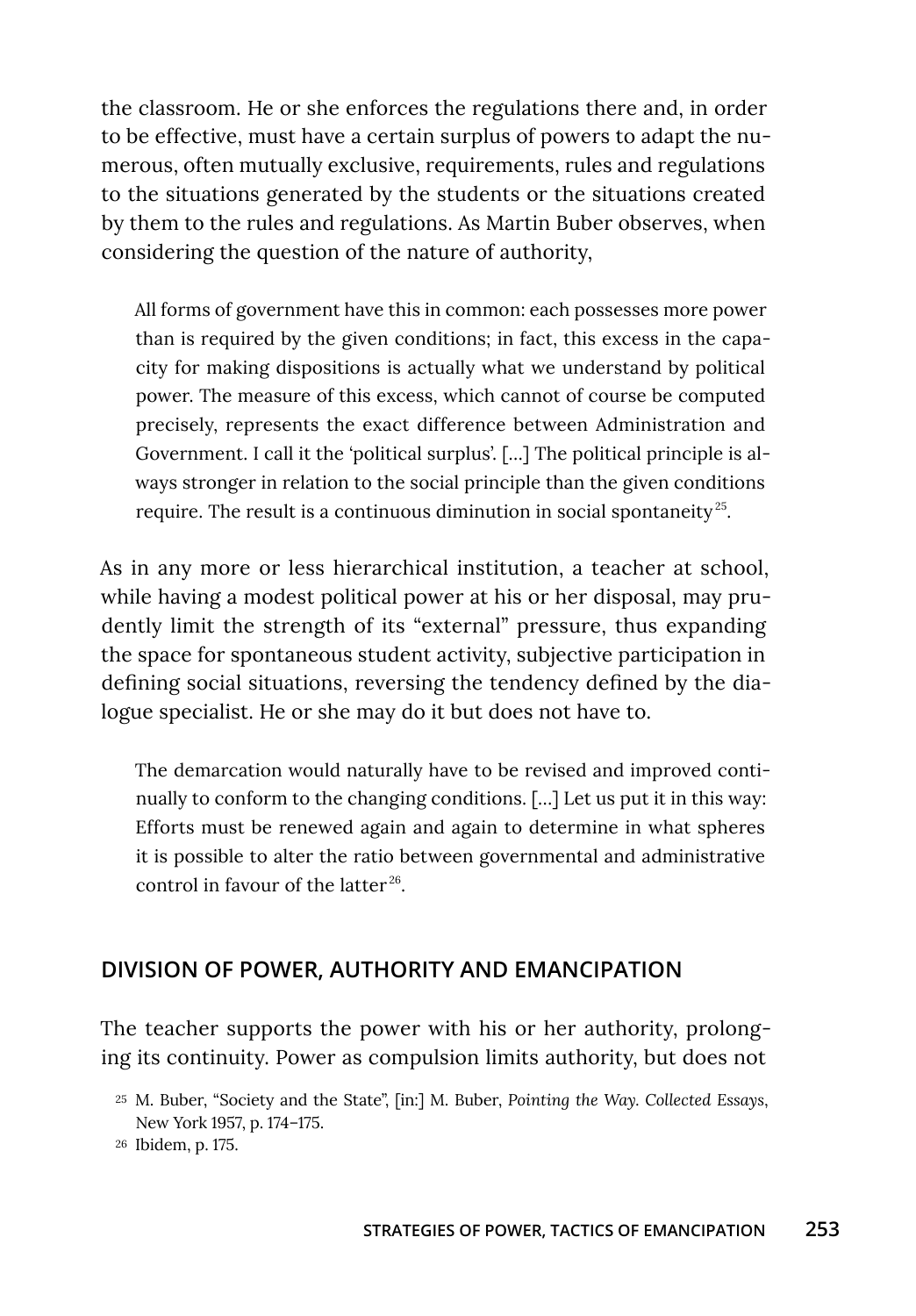eliminate it. This gap accessible to practical consciousness is the beginning of emancipation, emancipation, which does not lead to the abolition of power, but to its just division. Power-sharing is a way of dealing with the risks of violence and coercion, but it should be noted that the legitimate disciplinary power of institutions is not their sole source. All too often, the weakness of an institution is exploited by its petitioners; individually and in groups, teachers, pupils and administrative staff bully, humiliate and exploit weaker individuals who have no support. Teachers who refuse to exercise their power cannot relinquish authority and responsibility for the consequences of allowing unfair practices that undermine the ontological security of the humiliated<sup>27</sup>. Accepting the administrator's position will not confuse the fluctuations-sensitive involuntary participants of adverse events. However, this is one of the measures commonly used to disguise the habit of subjugation. No wonder, then, that in situations perceived as a threat from the authorities, students resort to tested patterns, use the tactics available to them, devote more energy to restoring their sense of ontological security, exemplary fulfilment of external claims and examining the areas of predictability of teachers and institutions rather than to trusting learning practices that make knowledge available 28. The greater the sense of ontological security, the greater the margin of tolerance for what is possible according to learning subjects to change within a routine, but which does not directly lead to an increase in activity or commitment.

The existence of a modern school, a herald of independence and autonomy, a vestibule of involvement in civil society, entails a systematic setting of requirements and hence the presence of both power and authority. Disciplinary authority, while leaving room for the teacher's authority, leaves the tools at his/her disposal to enable him/

- <sup>27</sup> Hannah Arendt raises the question of personal responsibility for refusing to use individual power of judgment in radically oppressive conditions, but the moral issues raised in the context of politics – responsibility, freedom and justice – are analogous to the subject of this work, see H. Arendt, "Personal Responsibility Under Dictatorship", [in:] H. Arendt, *Responsibility and Judgment*, op. cit., p. 51–79.
- <sup>28</sup> In this way, a sphere is created which the researchers of the hidden curriculum, together with its elements, may consider autonomous and relatively constant. It should also be noted that research into the hidden curriculum does not have to be used for emancipation; its results may well be used to tighten control.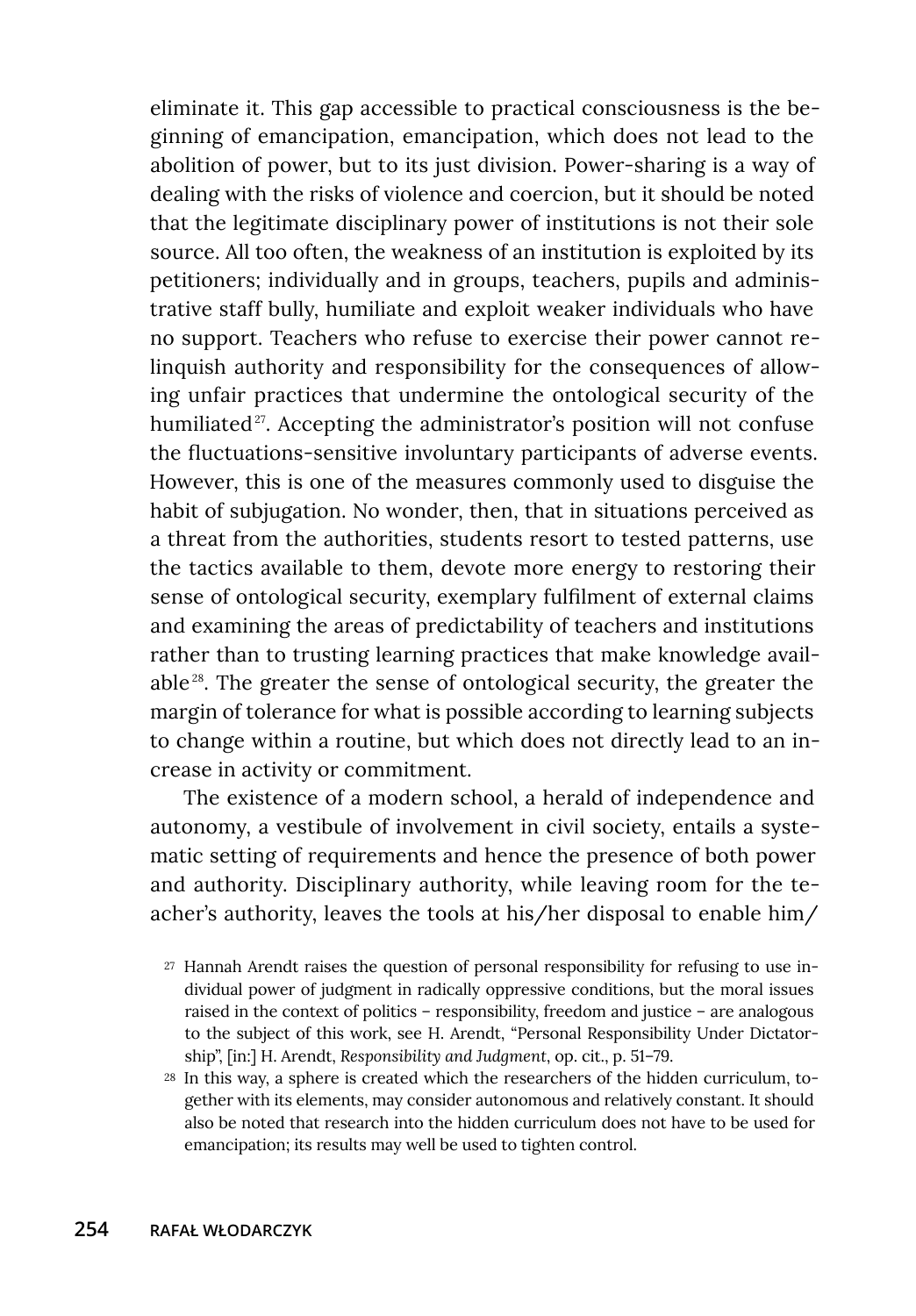her, within the limits of the surplus available, to share power and redefine the situation of classroom meetings 29. Regardless of who initiates the change of practice, new areas of knowledge, which could not be fully disclosed to any of the parties due to the established standard practice, are made available to the parties as reflexive monitors. Importantly, the teacher acts as an independent researcher of the hidden curriculum.

## **KORCZAK THE ANTHROPOLOGIST**

The Director of the Orphanage House continues his studies. He writes down as follows:

Barbarian customs in a respectable institution in the capital city of a civilized country. But until recently, not only would I have acquiesced in such a state of affairs but would even have found some enchanting aspects to it. I tended to take a light-hearted view of it since a gay little urchin appealed to me more than the somewhat awkward hussy. The fact that this disarming little rascal tyrannized a group of children, while at the same time making ,up to me, that a little pilferer was being reared in the spirit of the right to be lawless — those aspects escaped my attention, were below the threshold of my teacher's consciousness<sup>30</sup>.

Korczak's studies lead him to reveal the relationship between morality and politics.

the Court must defend the timid that they may not be bothered by the strong. The Court must defend the conscientious and hard working that they should not be annoyed by the careless and idle. The Court must see

<sup>29</sup> Let's assume such a situation, a group of pupils takes the initiative to change the arrangement of the benches so that the pupils sit face to face with each other, the teacher agrees and discusses the issue with the class. It turns out, however, that the benches are attached to the floor. There was no change, but it cannot be said that the actors did not put themselves and the class conditions in a new light. Does the teacher know what they have learned?

<sup>30</sup> J. Korczak, "How to Love a Child", op. cit., p. 347.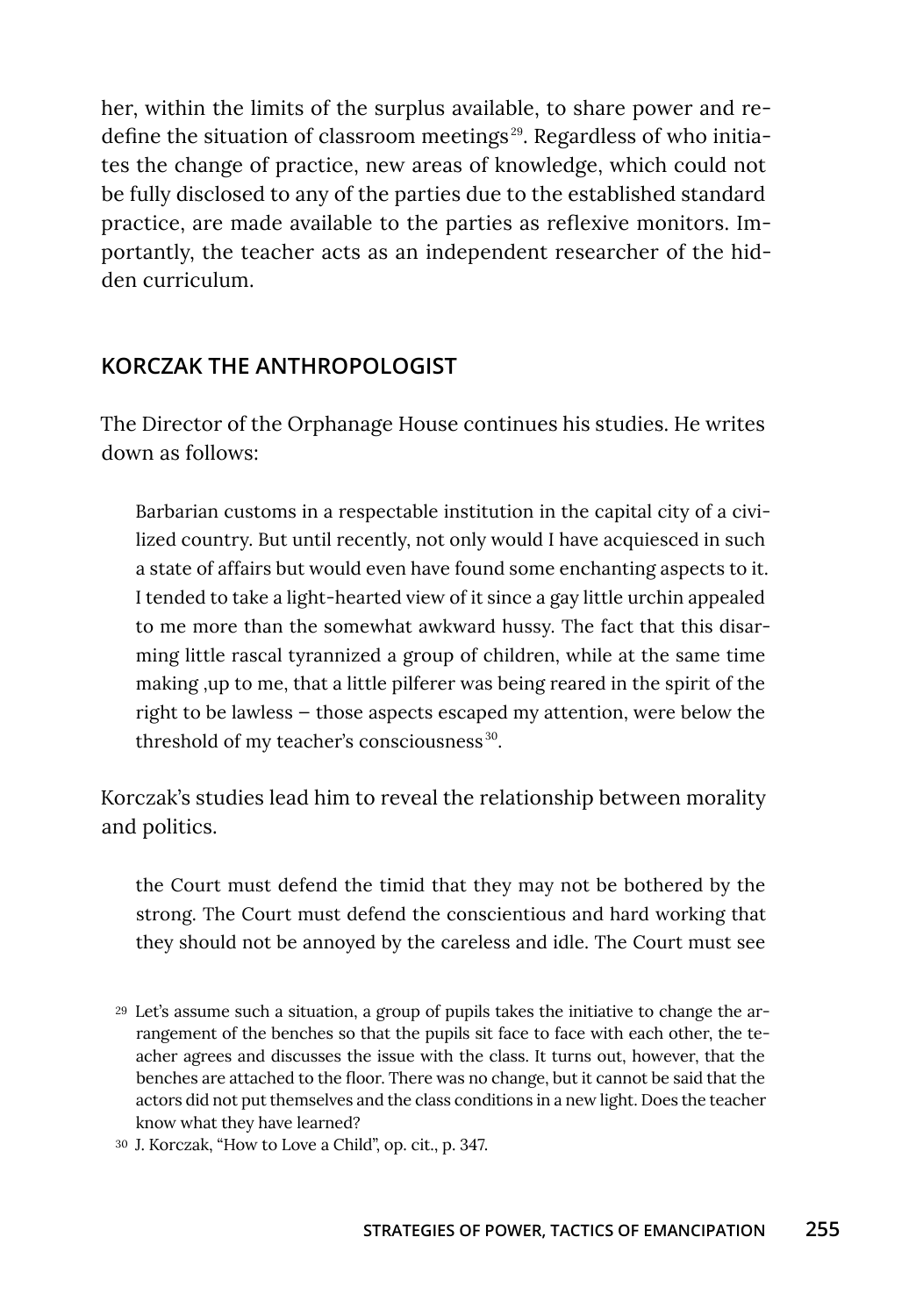that there is order because disorder does the most harm to the good, the quiet and the conscientious. The Court is not justice but it should try for justice. The Court is not the truth but it wants the truth $31$ .

The division of power reveals the fundamental importance of establishing the authority so than an individual power unit can be constituted to judge alumni, develop their independence and autonomy.

It is true, the Court is not a pleasant place. But it was not set up for fun. Its business is to watch over law and order. The Court's purpose is to prevent the teacher's having to enforce obedience brutally with a cane, shouting like a rude cowhand or farm laborer. Instead, the teacher can calmly and reasonably consider, advise, assess the situation together with the children who frequently know better who is right or the extent to which one of their members is at fault. The Court's business is to replace arguments with thinking, violent outbursts with educational activity $32$ .

Limiting disciplinary power in favour of authority heralds the establishment of an area in which alumni can act responsibly, build new relationships, experiment with routine, and at the same time feel safe.

I declare that these few cases have been the nub of my training as a new "constitutional" teacher who avoids maltreatment of children not because he likes or loves them, but because there is a certain institution which protects them against the teacher's law-lessness, willfulness and despotism<sup>33</sup>.

# **ON THE OTHER HAND. TACTICS AND INTERCEPTION OF A PLACE ACCORDING TO MICHEL DE CERTEAU**

The relative autonomy of the teacher in the classroom is a result of the hierarchy of power in the institution. He can treat the classroom area as 'his/her own' because of his/her powers to manage it and, as Giddens noted, the way in which the space is planned is conducive to the routine

- <sup>31</sup> Ibidem, p. 313. <sup>32</sup> Ibidem, p. 341.
- <sup>33</sup> Ibidem, p. 351.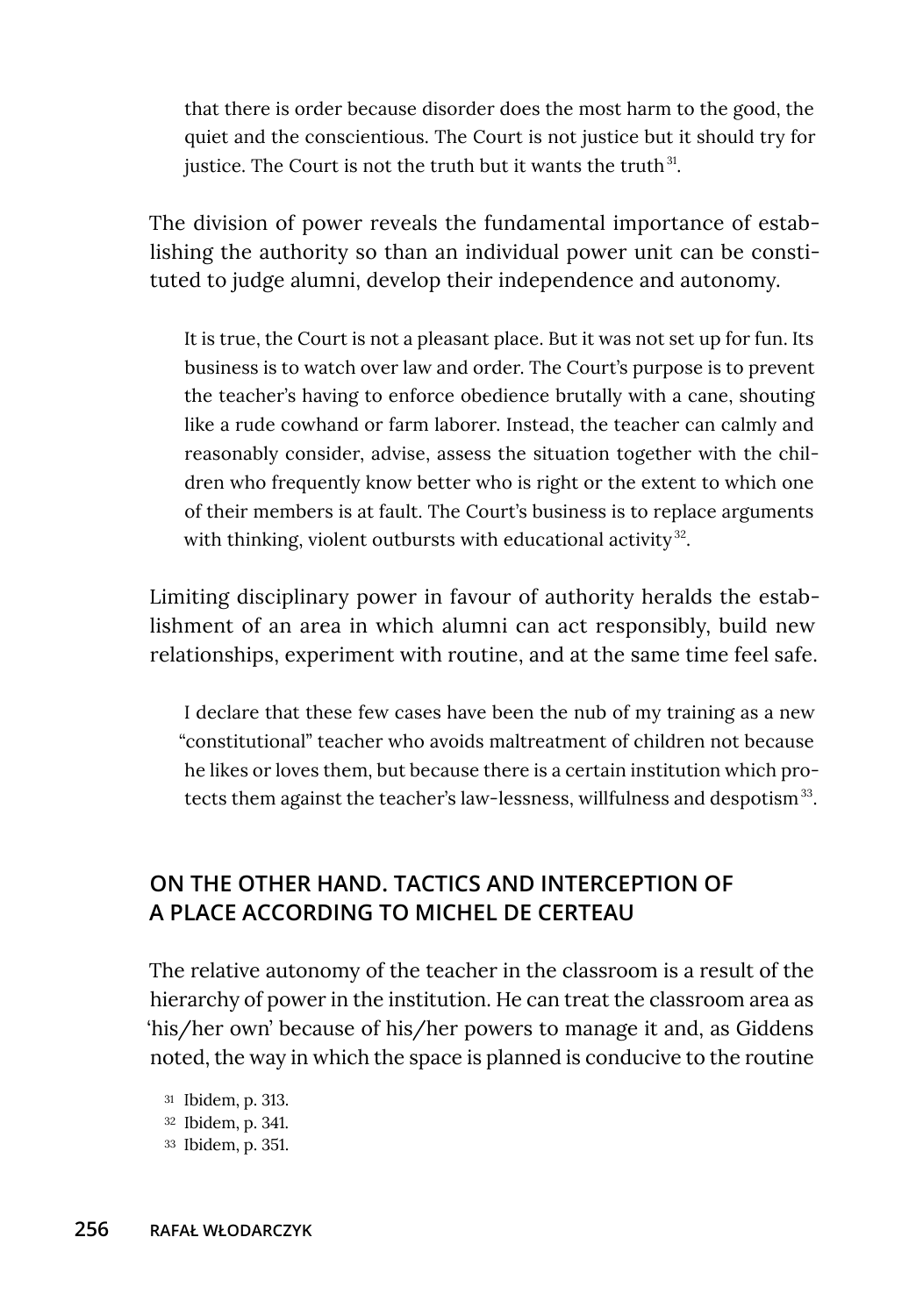definition and assignment of tasks. In this sense, the classroom area is not an ally of the autonomy of students and one should ask whether they have, apart from the possibility of reflection, an inner distance to the situation, a form of resistance practice independent of the authorities, with an emancipatory potential. The lack of such a potential in the practical awareness of the students would mean that emancipation would have to start for them ex nihilo or be enforced.

Michel de Certeau, a researcher of consumer practices in the world of everyday life, distinguishes two types of sets of practices, strategies and tactics that can be successfully combined with two types of roles in the classroom i.e. a teacher and a student. According to him, it is the strategies that "conceal beneath objective calculations their connection with the power that sustains them from within the stronghold of its own »proper« place or institution"  34. Consumers whose practices are observed by de Certeau, who do not have the appropriate power and background, and who cannot directly oppose the strategies of power, use numerous, difficult to detect, more reminiscent of wandering rather than deliberate attempts, tactics to thwart and intercept the dominant forces.

[...] because it does not have a place, a tactic depends on time - it is always on the watch for opportunities that must be seized "on the wing". Whatever it wins, it does not keep. It must constantly manipulate events in order to turn them into "opportunities". The weak must continually turn to their own ends forces alien to them<sup>35</sup>.

In this secretive way, in conditions of complex loyalty, actors mark their minimum personal share of the situations defined by the authorities, allowing them to maintain an erroneous perception of their own continuity.

The child still scrawls and daubs on his schoolbooks; even if he is punished for this crime, he has made a space for himself and signs his existence as an author on it  $36$ .

<sup>34</sup> M. de Certeau, *The Practice of Everyday Life*, op. cit., p. XX.

<sup>35</sup> Ibidem, p. XIX. "The art of »pulling tricks« involves a sense of the opportunities afforded by a particular occasion" (Ibidem, p. 37).

<sup>36</sup> Ibidem, p. 31.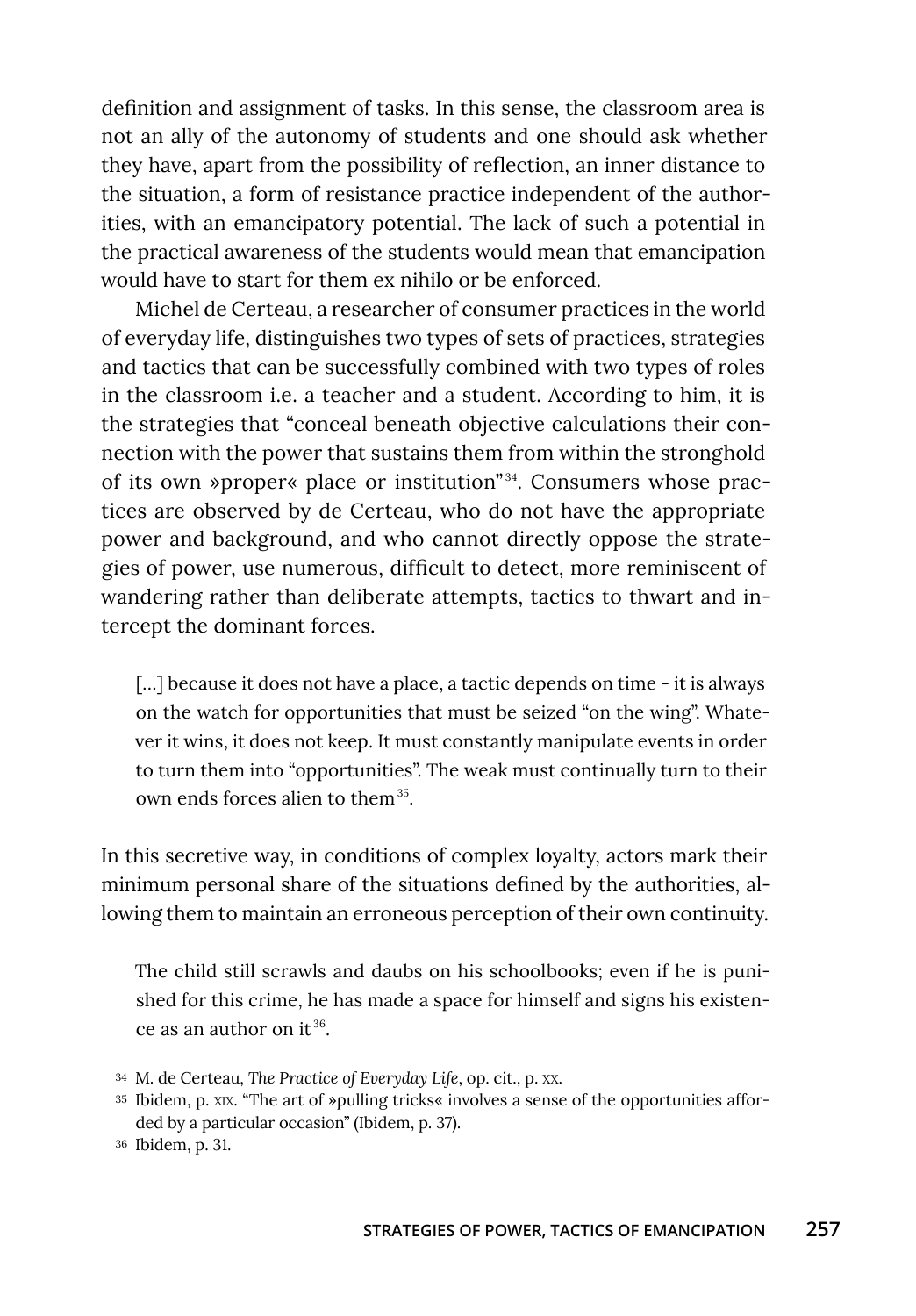Slightly beyond the control of authority, practicing on the margins of disciplinary space, students construct their own limited definition of the situation, taking advantage of every opportunity to realize the need for agency, subjective participation in education and regaining knowledge about what is currently happening with them.

In numerable ways of playing and foiling the other's game (*jouer / déjouer le jeu de l'autre*), that is, the space instituted by others, characterize the subtle, stubborn, resistant activity of groups which, since they lack their own space, have to get along in a network of already established forces and representations<sup>37</sup>.

This creative do-it-yourself activity of students is also an area of practice in which the teacher has no insight when implementing strategies. Similarly, from the point of view of "politics of the voice", practical awareness of tactics does not necessarily translate into discursive consciousness of the students, but if the resources available to the teacher were to make the classroom space hospitable to the students, it would establish a substitute for asylum, allowing for a dialogue that is conducive to learning, examination of the hidden curriculum and emancipatory changes, rather than a clash between strategy and tactics, political principle and social principle. The school classroom, thanks to its separation from other spaces, its distinction from them, a permanent, a well-known companionship that can give a sense of ontological security, is a good place to experiment with routine. Only a hospitable land as if it were 'no man's land' can become the promised land, as long as there is a struggle for territory, this kingdom remains out of this world.

<sup>37</sup> Ibidem, p. 18. "Dwelling, moving about, speaking, reading, shopping, and cooking are activities that seem to correspond to the characteristics of tactical ruses and surprises: clever tricks of the »weak« within the order established by the »strong«, an art of putting one over on the adversary on his own turf, hunter's tricks, maneuverable, polymorph mobilities, jubilant, poetic, and warlike discoveries" (Ibidem, p. 40). Also Giorgio Agamben writes about emancipation practices similar to the tactics proposed by de Certeau, see G. Agamben, "In Praise of Profanation", [in:] G. Agamben, *Profanations*, New York 2007.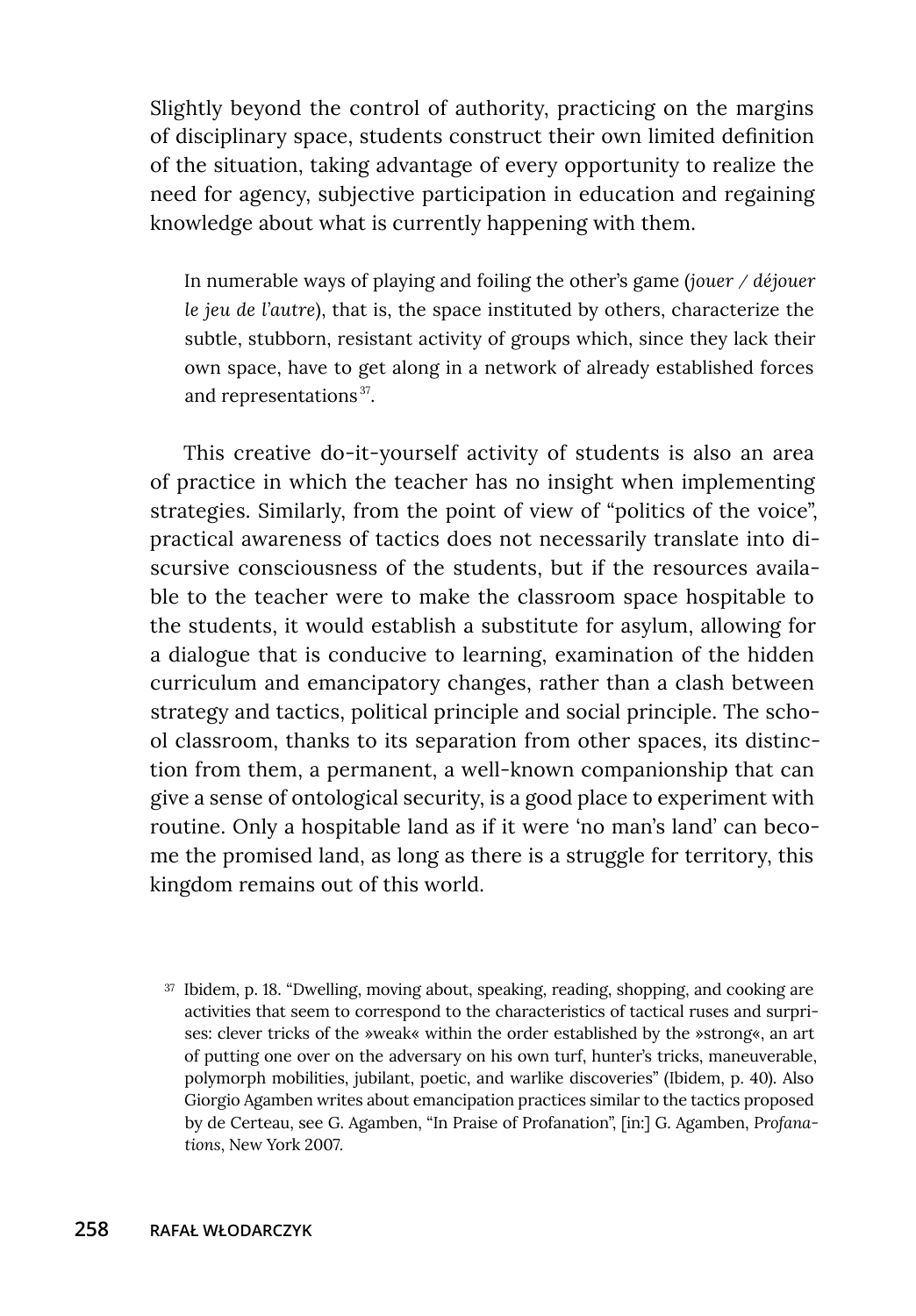## **KORCZAK THE ANTHROPOLOGIST – ANNEX**

The situation in the Orphanage on Krochmalna Street is constantly changing as a result of the released emancipatory potential of the pupils. Korczak writes down:

It would seem that the Court could have given the adults some respect for the children. But on the contrary, even those who formerly had some respect began to lose it. Still worse. The judges conspired either to acquit or to judge leniently. That was the line of least resistance. Finally, things reached the point where a judge hit another who wanted to conduct the trial according to his conscience. It is hardly possible to delay. The Court serves no useful purpose but is harmful. The Court does not introduce order but disorder. The Court does not improve anyone but, on the contrary, spoils the better ones. Such a Court cannot possibly be allowed to exist for even a day longer. Six months of hard work wasted. Whoever takes his job seriously will understand how much it hurts and saddens  $us<sup>38</sup>$ .

The dynamics of changes teaches, but also undermines the sense of ontological security. The development of events and their investigations, which do not bring universal knowledge, lead the director to a conclusion that it is necessary to make necessary corrections in the way the court operates.

I hate the Court; I would rather have hands and head smacked, anything rather than the Court. I can't stand the Court, hate it. I don't want to charge anyone, or anyone to charge me". There were several of them. The Court caught them unawares — an unforeseen and most dangerous enemy-recorder, enemy-propagandist, enemy-telescope. [...] Significantly enough, that handful overthrew the Court. When I decided to suspend the Court I had no doubt that ,there would be no more than a brief recess for a couple of weeks or so for the purpose of introducing certain modifications and additions. Even so, it was a grave setback to me. For I realized

<sup>38</sup> J. Korczak, "How to Love a Child", op. cit., p. 334–335.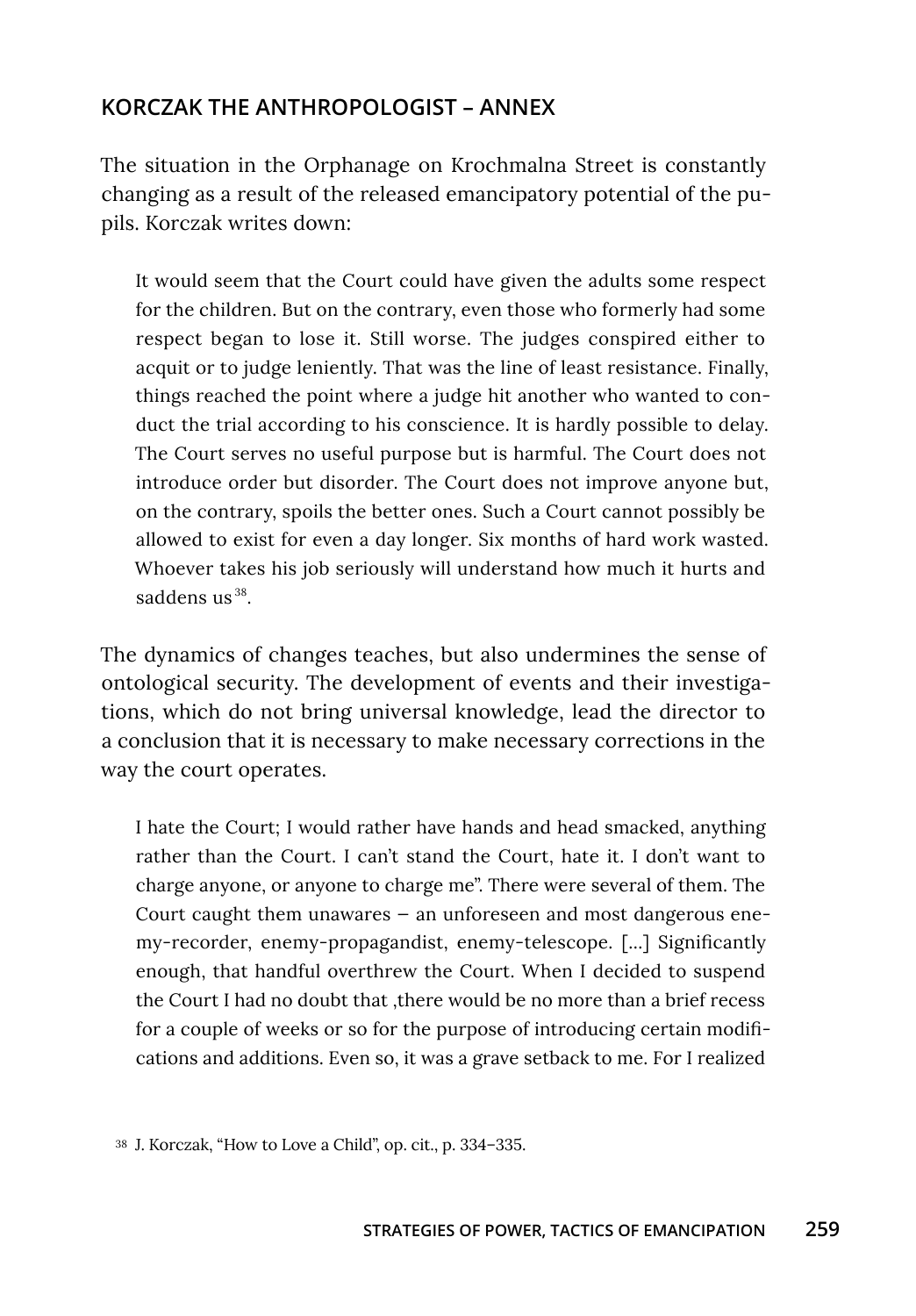then how hard it would be for Courts to prove themselves in educational establishments conducted by others<sup>39</sup>.

The activity of the Colleague Court in the Orphanage House at 92 Krochmalna Street was suspended for four weeks.

Some children sighed with relief, they were rid of a vigilant watchdog. Others, anxious to prove that the Court was unnecessary, behaved better than before. There was a group which kept asking when the Court would be resumed. Moreover, a sizeable group displayed little interest in the Court, as is generally true in all human relations<sup>40</sup>.

#### **BIBLIOGRAPHY**

- Agamben G., "In Praise of Profanation", [in:] G. Agamben, *Profanations*, transl. J. Fort, Zone Books, New York 2007.
- Arendt H., "What is Authority?", [in:] H. Arendt, *Between Past and Future. Six Exercises in Political Thought*, The Viking Press, New York 1961.
- Arendt H., *Responsibility and Judgment*, ed. J. Kohn, Schocken Books, New York 2003.
- Arendt H., *The Human Condition*, The University of Chicago Press, Chicago, London 1998.
- Buber M., "Society and the State", [in:] M. Buber, *Pointing the Way. Collected Essays*, transl. M. Friedman, Harper & Brothers, New York 1957.
- Certeau M. de, *The Practice of Everyday Life*, transl. S. Rendall, University of California Press, Berkeley, Los Angeles, London 1988.
- Giddens A., "The Self. Ontological Security and Existential Anxiety", [in:] A. Giddens, *Modernity and Self-Identity. Self and Society in the Late Modern Age*, Polity Press, Cambridge 1991.
- Giddens A., *The Constitution of Society. Outline of the Theory of Structuration*, Polity Press, Cambridge 1984.
- Goffman E., *The Presentation of Self in Everyday Life*, University of Edinburgh, Edinburgh 1956.

<sup>39</sup> Ibidem, p. 347-348.

<sup>40</sup> Ibidem, p. 350.